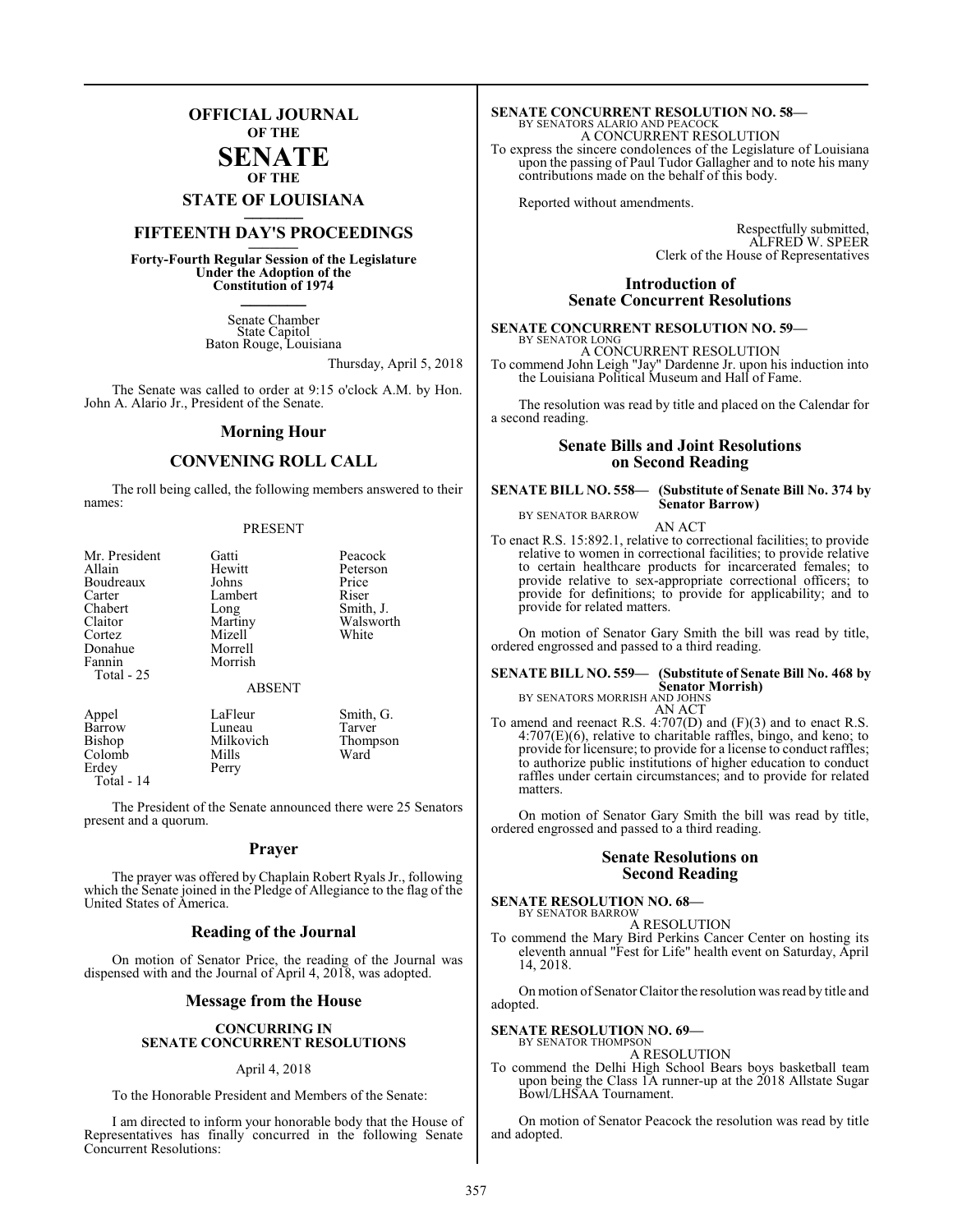### **SENATE RESOLUTION NO. 70—**

BY SENATOR THOMPSON A RESOLUTION

To commend the Delhi High School Lady Bears basketball team upon winning the Class 1A State Championship at the 2018 Allstate Sugar Bowl/LHSAA Tournament.

On motion of Senator Thompson the resolution was read by title and adopted.

#### **SENATE RESOLUTION NO. 71—** BY SENATOR PERRY

A RESOLUTION

To commend the American Legion and its Auxiliary for hosting the fifty-fifth annual Vermilion Parish Government Day program.

On motion of Senator Cortez the resolution was read by title and adopted.

#### **SENATE RESOLUTION NO. 73—** BY SENATOR RISER

A RESOLUTION

To urge and request the Department of Economic Development to encourage further economic ties between the state of Louisiana and the Republic of China, also known as Taiwan.

The resolution was read by title and referred by the President to the Committee on Commerce, Consumer Protection, and International Affairs.

### **SENATE RESOLUTION NO. 74—** BY SENATORS PERRY AND CORTEZ

A RESOLUTION

To commend the St. Thomas More Catholic High School Lady Cougars soccer team on winning the Louisiana High School Athletic High School Division II state championship.

On motion of Senator Cortez the resolution was read by title and adopted.

### **Senate Concurrent Resolutions on Second Reading**

### **SENATE CONCURRENT RESOLUTION NO. 57—** BY SENATOR MILLS

A CONCURRENT RESOLUTION

To designate July 2018 as "Shingles Awareness and Improvement Month" in Louisiana to increase public awareness of the importance of adults receiving vaccines against shingles, and to promote outreach and education efforts concerning adult **vaccines.** 

The concurrent resolution was read by title. Senator Cortez moved to adopt the Senate Concurrent Resolution.

### **ROLL CALL**

The roll was called with the following result:

### YEAS

| Mr. President | Gatti     | Peacock   |
|---------------|-----------|-----------|
| Allain        | Hewitt    | Peterson  |
| Bishop        | Johns     | Price     |
| Boudreaux     | LaFleur   | Riser     |
| Carter        | Lambert   | Smith, J. |
| Claitor       | Martiny   | Tarver    |
| Cortez        | Milkovich | Thompson  |
| Donahue       | Mizell    | Walsworth |
| Erdey         | Morrell   | White     |
| Fannin        | Morrish   |           |
| Total - 29    |           |           |
|               | NAVC      |           |

NAYS

Total - 0

## **Page 2 SENATE 15th DAY'S PROCEEDINGS**

### ABSENT

Luneau<br>Mills

Appel Long Smith, G.<br>
Barrow Luneau Ward Chabert Mills<br>Colomb Perry Colomb Total - 10

The Chair declared the Senate adopted the Senate Concurrent Resolution and ordered it sent to the House.

### **Message from the House**

### **ASKING CONCURRENCE IN HOUSE BILLS AND JOINT RESOLUTIONS**

April 4, 2018

To the Honorable President and Members of the Senate:

I am directed to inform your honorable body that the House of Representatives has finally passed and asks your concurrence in the following House Bills and Joint Resolutions:

| $HB$ No. 4 | HB No. 16  | HB No. 130 |
|------------|------------|------------|
| HB No. 158 | HB No. 184 | HB No. 281 |
| HB No. 284 | HB No. 318 | HB No. 466 |
| HB No. 489 | HB No. 502 | HB No. 509 |
| HB No. 521 | HB No. 573 | HB No. 598 |
| HB No. 634 | HB No. 648 | HB No. 335 |
| HB No. 373 | HB No. 378 | HB No. 374 |
|            |            |            |

HB No. 296

Respectfully submitted, ALFRED W. SPEER Clerk of the House of Representatives

### **House Bills and Joint Resolutions on First Reading**

### **HOUSE BILL NO. 4—**

BY REPRESENTATIVE BISHOP AN ACT

To amend and reenact R.S.  $56:10(B)(1)(g)$  and  $302.1(C)(1)(c)$ , relative to saltwater fishing licenses; to extend the applicability of an additional fee for purchase of a saltwater fishing license; to provide for an effective date; and to provide for related matters.

The bill was read by title and placed on the Calendar for a second reading.

### **HOUSE BILL NO. 16—**

BY REPRESENTATIVES DANAHAY AND DWIGHT AN ACT

To amend and reenact Code of Civil Procedure Article 1392, relative to proof of statutes; to provide for the taking of judicial notice of statutes; and to provide for related matters.

The bill was read by title and placed on the Calendar for a second reading.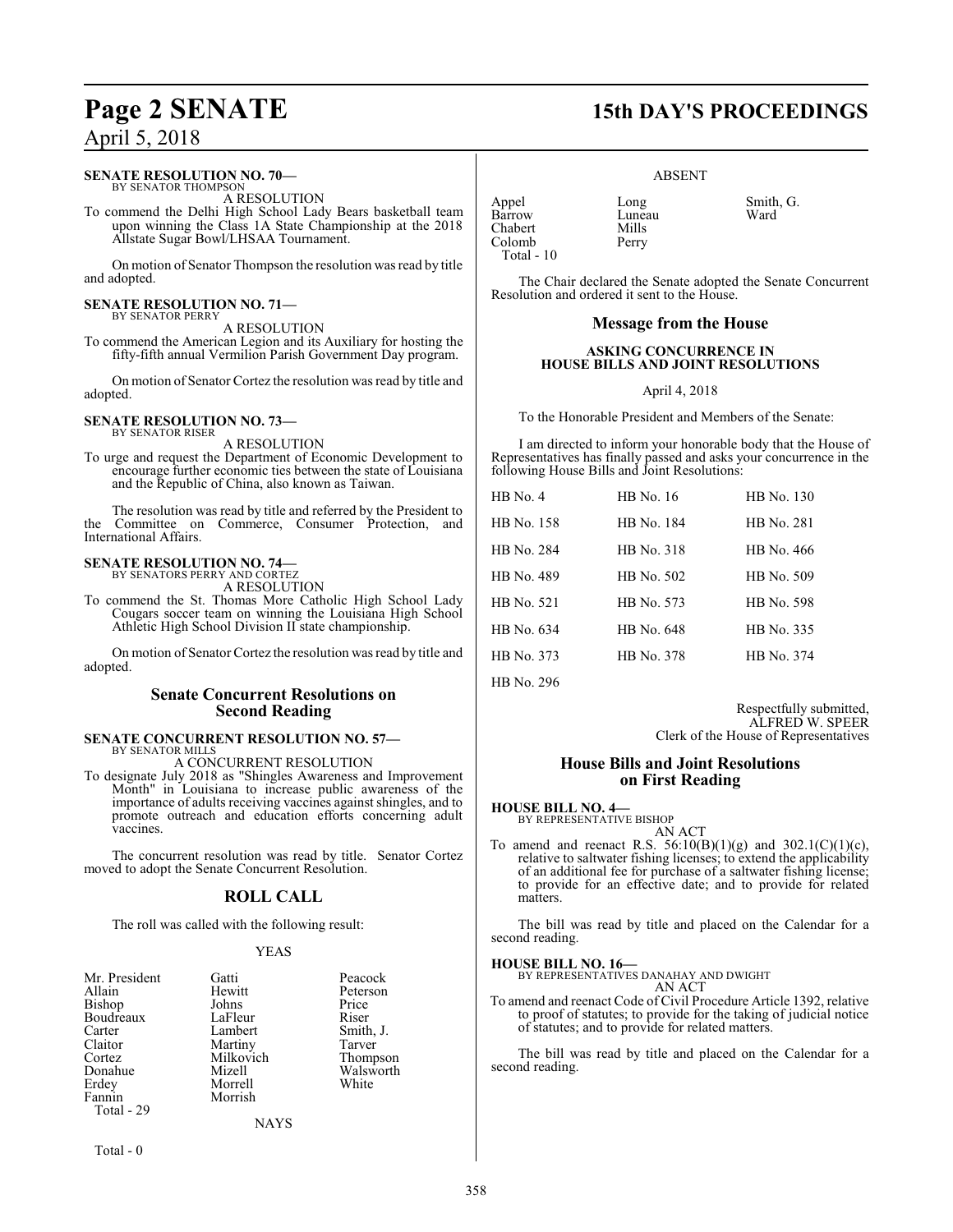## **15th DAY'S PROCEEDINGS Page 3 SENATE**

# April 5, 2018

### **HOUSE BILL NO. 130—**

BY REPRESENTATIVE SCHEXNAYDER AN ACT

To amend and reenact R.S. 56:109.1, relative to use of vehicles on wildlife management areas; to provide for the operation of airboats; to provide for the establishment of airboat trails; to provide for requirements; to provide for rules and regulations; to provide for penalties; and to provide for related matters.

The bill was read by title and placed on the Calendar for a second reading.

### **HOUSE BILL NO. 158—**

BY REPRESENTATIVE FOIL AND SENATOR CLAITOR AN ACT

To amend and reenact R.S.  $28:53(B)(1)$  and  $(G)(8)$  and  $63(A)(1)$  and (B), relative to admissions to treatment facilities by emergency certificate; to provide relative to transfers between parishes; to provide relative to duties of physicians and coroners; to provide for standard of care; and to provide for related matters.

The bill was read by title and placed on the Calendar for a second reading.

### **HOUSE BILL NO. 184—**

BY REPRESENTATIVE LEGER

- AN ACT
- To amend and reenact Code of Criminal Procedure Article 887(C), relative to operating a vehicle while intoxicated; to provide relative to special costs assessed for convictions of operating a vehicle while intoxicated; and to provide for related matters.

The bill was read by title and placed on the Calendar for a second reading.

**HOUSE BILL NO. 281—**<br>BY REPRESENTATIVES TALBOT, AMEDEE, ANDERS, BACALA,<br>BAGLEY, BAGNERIS, BARRAS, BERTHELOT, BILLIOT, BOUIE, BRASS,<br>CHAD BROWN, TERRY BROWN, CARMODY, CARPENTER, GARY<br>CARTER, ROBBY CARTER, STEVE CARTER, CHA

To enact Part VII of Subchapter B of Chapter 5-D of the Louisiana Revised Statutes of 1950, to be comprised of R.S. 40:1193.1 through 1193.9, and R.S. 40:2010.8(A)(24), relative to rights of nursing home residents; to authorize a nursing home resident or a surrogate to have a monitoring device installed in the room of the resident; to establish conditions for the installation and use of monitoring devices in nursing homes; to provide for consent relative to the installation and use of such devices; to provide limitations on the use of such devices; to require nursing homes to make certain accommodations relative to such devices; to limit liability in cases in which a monitoring device is installed without proper authorization or used improperly; to prohibit certain conduct by nursing homes; to establish penalties; to provide for administrative rulemaking; and to provide for related matters.

The bill was read by title and placed on the Calendar for a second reading.

### **HOUSE BILL NO. 284—**

BY REPRESENTATIVES SMITH, BAGNERIS, BILLIOT, BOUIE, BRASS,<br>GARY CARTER, ROBBY CARTER, COX, FRANKLIN, GISCLAIR,<br>GLOVER, HALL, HILFERTY, HUNTER, JACKSON, JAMES, JEFFERSON,<br>JENKINS, JOHNSON, JORDAN, NANCY LANDRY, TERRY LANDRY

AN ACT

To enact R.S. 17:192(C), 192.2, and 3996(B)(45) and to repeal R.S. 17:192.1, relative to school nutrition programs; to revise procedures relative to a student's inability to pay for school meals and a student's meal debt; to require notification to a parent relative to the amount of debt; to require the state Department of Education to provide notification to certain schools and districts and assistance upon request relative to certain federal nutrition options; and to provide for related matters.

The bill was read by title and placed on the Calendar for a second reading.

### **HOUSE BILL NO. 296—**

BY REPRESENTATIVE ABRAMSON AN ACT

To amend and reenact R.S. 40:16.3(C)(1), relative to the John J. Hainkel, Jr., Home and Rehabilitation Center; to provide relative to services of the facility; to provide relative to the terms and conditions ofthe lease document by which the facility is leased; and to provide for related matters.

The bill was read by title and placed on the Calendar for a second reading.

## **HOUSE BILL NO. 318—** BY REPRESENTATIVE CONNICK



To amend and reenact R.S. 13:1894.1(A) and R.S. 14:98(C)(1)(e) and (3), relative to the crime of operating a vehicle while intoxicated; to provide relative to the determination of the existence of prior convictions for operating a vehicle while intoxicated; to remove exceptions for certain New Orleans courts; and to provide for related matters.

The bill was read by title and placed on the Calendar for a second reading.

### **HOUSE BILL NO. 335—**

BY REPRESENTATIVE GARY CARTER

AN ACT To amend and reenact R.S. 36:744(D) and to enact Chapter 6 of Title 44 of the Louisiana Revised Statutes of 1950, to be comprised of R.S. 44:501 through 503, relative to the Louisiana Historical Records Advisory Board; to provide for the membership of the board; to provide for the duties of the board; to provide relative to the state historical records coordinator and the deputy state historical records coordinator; and to provide for related matters.

The bill was read by title and placed on the Calendar for a second reading.

### **HOUSE BILL NO. 373—** BY REPRESENTATIVE JOHNSON

- AN ACT
- To amend and reenact R.S. 49:964(A)(2) and 992(B)(3), relative to administrative procedure; to provide relative to judicial review of administrative decisions; to authorize the Department of Children and Family Services to seek judicial review of certain decisions by the division of administrative law; and to provide for related matters.

The bill was read by title and placed on the Calendar for a second reading.

### **HOUSE BILL NO. 374—**

BY REPRESENTATIVE ABRAMSON AN ACT

To require the Board of Tax Appeals to tax costs for deposits and filing fees related to appeals for certain claims for the solar energy system tax credit; to designate those claims which qualify for payment of costs; to provide for an effective date; to provide for related matters.

The bill was read by title and placed on the Calendar for a second reading.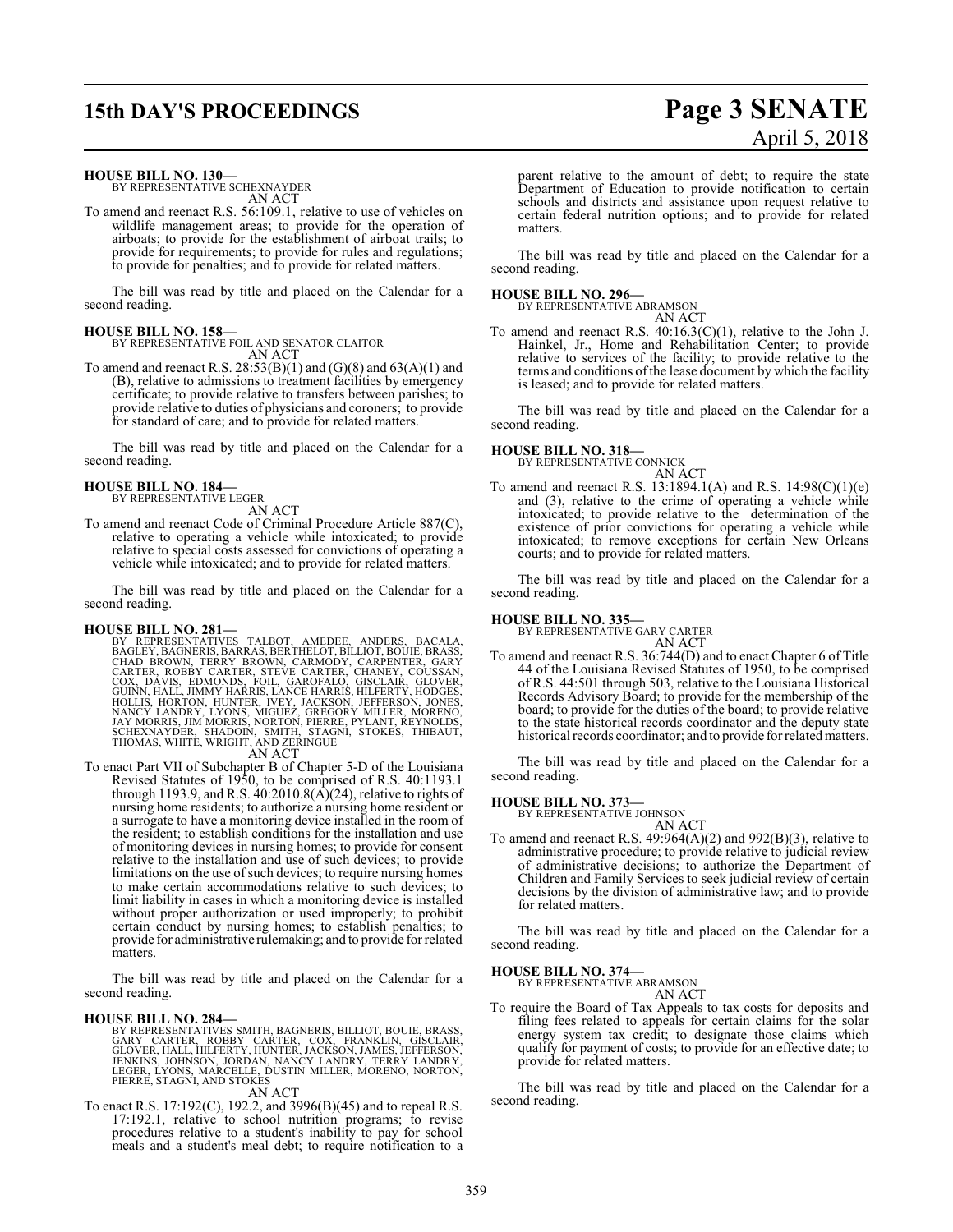## **Page 4 SENATE 15th DAY'S PROCEEDINGS**

April 5, 2018

### **HOUSE BILL NO. 378—**

BY REPRESENTATIVE SHADOIN AN ACT

To enact R.S. 49:191(10)(c) and to repeal R.S. 49:191(8)(c), relative to the Department of State, including provisions to provide for the re-creation of the Department of State and the statutory entities made a part of the department by law; to provide for the effective termination date for all statutory authority for the existence of such statutory entities; and to provide for related matters.

The bill was read by title and placed on the Calendar for a second reading.

#### **HOUSE BILL NO. 466—** BY REPRESENTATIVE GISCLAIR

AN ACT

To amend and reenact Children's Code Articles 424.2, 424.4(B), and  $616(C)$  and (D), relative to court appointed special advocates; to provide authority to access the child's home; to provide relative to the attendance of certain hearings and meetings; to provide for screenings ofCASA volunteers, staff members, and board of director members; to provide for contingent effective dates; and to provide for related matters.

The bill was read by title and placed on the Calendar for a second reading.

#### **HOUSE BILL NO. 489—** BY REPRESENTATIVE CARMODY

AN ACT

To enact R.S. 32:808(C) and R.S. 47:1508(B)(42), relative to reporting requirements imposed on the Louisiana Used Motor Vehicle Commission; to require reporting of certain information regarding salvage pools and salvage disposal sales; to authorize the sharing of information; and to provide for related matters.

The bill was read by title and placed on the Calendar for a second reading.

### **HOUSE BILL NO. 502—**

BY REPRESENTATIVE ZERINGUE

AN ACT

To amend and reenact R.S. 4:83 and to enact R.S. 4:61(G) and  $65(A)(4)$ , relative to the regulation of professional wrestling; to provide for professional wrestling bond exception; to provide for certain requirements and exemptions; and to provide for related matters.

The bill was read by title and placed on the Calendar for a second reading.

### **HOUSE BILL NO. 509—**

BY REPRESENTATIVE GARY CARTER AN ACT

To amend and reenact R.S. 17:10.1(F)(3) and to enact R.S. 17:10.1(H), relative to school and district accountability; to provide relative to graduation rate criteria for recognition of certain high-performing schools; to require school system to present plans relative to schools in need of academic improvement; to provide relative to plan components and annual updates; to require the state Department of Education to publish a list of schools with such plans; and to provide for related matters.

The bill was read by title and placed on the Calendar for a second reading.

## **HOUSE BILL NO. 521—** BY REPRESENTATIVE HENRY

AN ACT

To enact R.S. 35:416, relative to ex officio notaries for coroners; to provide for the qualifications, appointment, and authority of ex officio notaries for coroners; to provide for bond requirements; to provide for limitations and termination of the authority of ex officio notaries; and to provide for related matters.

The bill was read by title and placed on the Calendar for a second reading.

### **HOUSE BILL NO. 573—**

BY REPRESENTATIVE ZERINGUE AN ACT

To enact Part XI of Chapter 10 of Title 38 of the Louisiana Revised Statutes of 1950, to be comprised of R.S. 38:2320.1, relative to contracting for integrated coastal protection projects; to authorize political subdivisions to use outcome-based performance contracts for integrated coastal protection projects; and to provide for related matters.

The bill was read by title and placed on the Calendar for a second reading.

### **HOUSE BILL NO. 598—**

BY REPRESENTATIVE HAVARD AN ACT

To enact R.S. 47:2138, to provide with respect to ad valorem tax; to authorize a local taxing authority to enter into certain agreements concerning payment of ad valorem taxes; to require notification of the Board of Commerce and Industry of advance tax payment agreements; to establish requirements for the agreements and taxpayers who may participate in agreements; to provide for the use of monies paid under an agreement; to authorize a local taxing authority to issue ad valorem tax credits under certain circumstances; to provide with respect to the application of certain tax credits; to authorize the payment of interest; to provide for effectiveness; and to provide for related matters.

The bill was read by title and placed on the Calendar for a second reading.

**HOUSE BILL NO. 634—** BY REPRESENTATIVES HUNTER, CHAD BROWN, CARMODY, COX, GLOVER, HOLLIS, JEFFERSON, LYONS, MORENO, REYNOLDS, AND THOMAS

AN ACT To enact Chapter 2-A of Title 21 of the Louisiana Revised Statutes of 1950, to be comprised of R.S. 21:61, relative to short-term rental structures; to define key terms; to prohibit the use of a camera unless notice is provided; and to provide for related matters.

The bill was read by title and placed on the Calendar for a second reading.

### **HOUSE BILL NO. 648—**

BY REPRESENTATIVE LEGER AN ACT

To enact Part XI of Chapter 10 of Title 38 of the Louisiana Revised Statutes of 1950, to be comprised of R.S. 38:2320.1, relative to the purchase of port-related specialized cranes and replacement parts; to authorize all port commissions and port, harbor, and terminal districts to purchase specialized cranes and replacement parts through methods of procurement; to establish requirements for requests for qualifications and requests for proposals; to provide for definitions; to provide for an effective date; and to provide for related matters.

The bill was read by title and placed on the Calendar for a second reading.

### **House Bills and Joint Resolutions on Second Reading**

**HOUSE BILL NO. 87—** BY REPRESENTATIVE JAMES

AN ACT

To amend and reenact R.S. 17:3092(5), relative to the Louisiana Student Tuition Assistance and Revenue Trust Program; to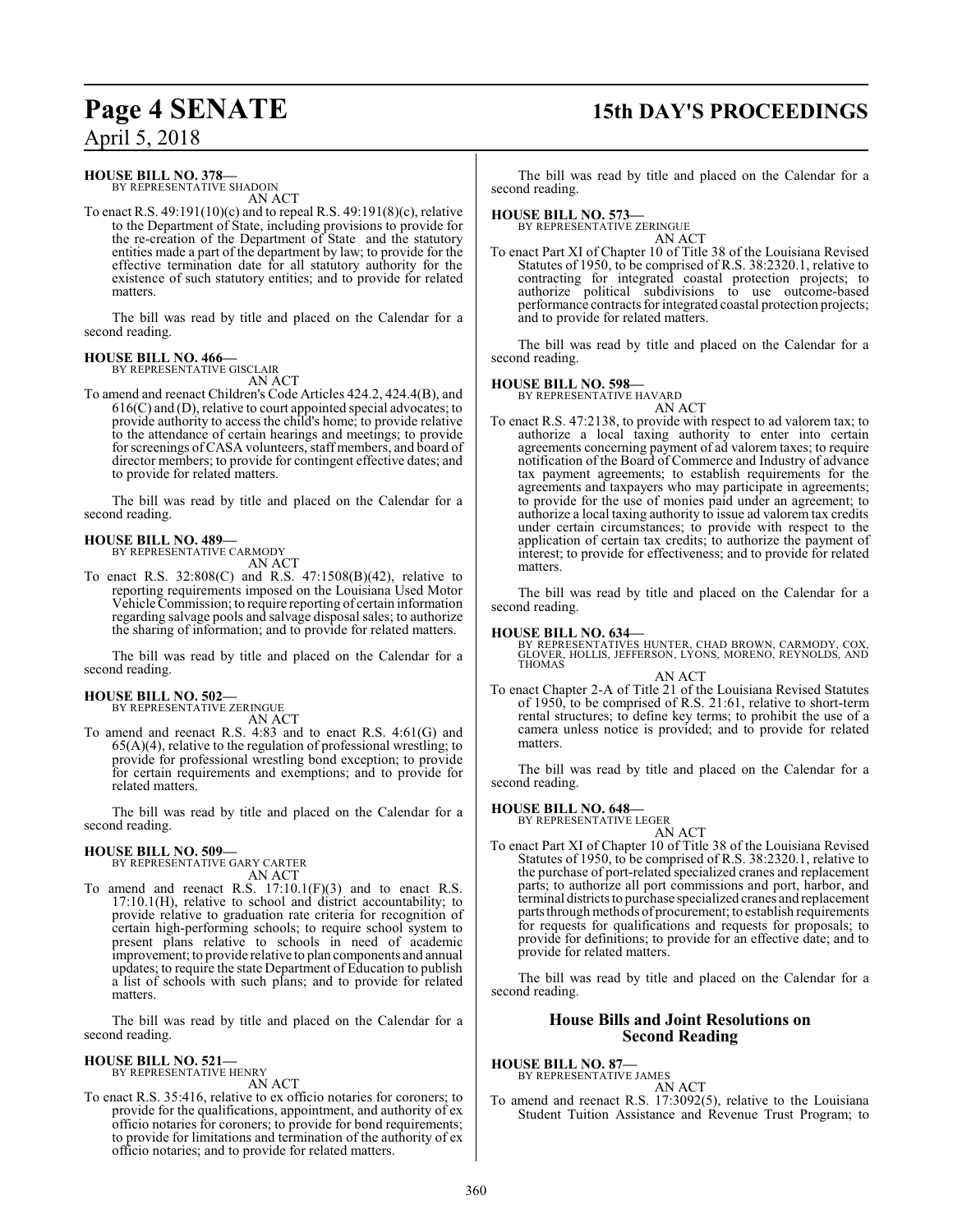## **15th DAY'S PROCEEDINGS Page 5 SENATE**

# April 5, 2018

broaden the definition of institution of postsecondary education for programpurposes; to include certain out-of-state proprietary schools in such definition; and to provide for related matters.

The bill was read by title and referred by the President to the Committee on Education.

### **HOUSE BILL NO. 140—** BY REPRESENTATIVE LEGER

AN ACT

To amend and reenact R.S. 15:571.21(B), 574.4.2(A)(2)(e) and (F), and 574.4.5(B) and Code of Criminal Procedure Article 895.1(C), relative to probation and parole; to provide relative to the supervision fees paid by offenders placed on probation or parole; to provide relative to the fee assessed by the division of probation and parole for collection of certain monetary assessments imposed as a condition of probation or parole; to provide relative to the processing fee for each case file opened by a probation and parole officer; to provide relative to the use of such fees; and to provide for related matters.

The bill was read by title and referred by the President to the Committee on Judiciary C.

### **HOUSE BILL NO. 145—**

BY REPRESENTATIVE COX

AN ACT

To enact R.S. 37:1745.2 andChildren's Code Article 606(C), relative to the diagnosing of certain mental health conditions; to provide limitations on the diagnosing of factitious disorder imposed on another; to provide relative to child in need of care proceedings; to provide limitations on the initiation of such proceedings; and to provide for related matters.

The bill was read by title and referred by the President to the Committee on Health and Welfare.

## **HOUSE BILL NO. 147—** BY REPRESENTATIVE DWIGHT

AN ACT

To amend and reenact R.S. 40:34.2(2)(a)(introductory paragraph),  $34.5(A)$ , and  $46.4(A)$ , to enact Civil Code Article 190.1 and R.S. 40:34.5.1 and 34.5.2, and to repeal R.S. 40:46.9, relative to filiation; to provide for presumptions of paternity; to provide for the acknowledgment of a child; to provide relative to the birth certificate of the child; to provide for a three-party acknowledgment of paternity; to provide for DNA testing; to provide for the creation of a form; and to provide for related matters.

The bill was read by title and referred by the President to the Committee on Judiciary A.

### **HOUSE BILL NO. 166—** BY REPRESENTATIVE MACK

AN ACT

To amend and reenact R.S. 15:584, relative to criminal history record information; to provide relative to the interstate exchange of criminal history record information for noncriminal justice purposes; to adopt and ratify the National Crime Prevention and Privacy Compact; to provide relative to the duties and authority of the Louisiana Bureau of Criminal Identification and Information in this regard; to provide relative to the effectiveness of the National Crime Prevention and Privacy Compact in Louisiana; and to provide for related matters.

The bill was read by title and referred by the President to the Committee on Judiciary C.

## **HOUSE BILL NO. 186—** BY REPRESENTATIVES MARINO AND BACALA

AN ACT

To amend and reenact R.S. 40:979, relative to the attempt or conspiracy to commit violations of the Uniform Controlled Dangerous Substances Law; to provide relative to the penalties imposed for the attempt or conspiracy to distribute or possess

with intent to distribute certain Schedule I controlled dangerous substances; and to provide for related matters.

The bill was read by title and referred by the President to the Committee on Judiciary C.

## **HOUSE BILL NO. 194—** BY REPRESENTATIVE HOWARD

AN ACT

To amend and reenact R.S. 22:1834(C) and 1838(F) and to enact R.S. 22:1838(G), relative to recoupment of health insurance claims payments; to prohibit recoupments after the expiration of eighteen months from the date the initial claim was paid; to provide for applicability; and to provide for related matters.

The bill was read by title and referred by the President to the Committee on Insurance.

### **HOUSE BILL NO. 224—**

BY REPRESENTATIVE MARINO

AN ACT

To amend and reenact R.S. 40:1060.13 and 1060.15(B), relative to criminal offenses involving legend drugs; to reduce criminal penalties for certain offenses involving legend drugs; and to provide for related matters.

The bill was read by title and referred by the President to the Committee on Judiciary C.

### **HOUSE BILL NO. 260—**

BY REPRESENTATIVE LEGER AN ACT

To enact R.S. 15:603(10)(r), (s), and (t), relative to DNA detection of sexual and violent offenders; to provide for the collection of DNA samples from certain offenders; to provide for certain crimes requiring the collection of DNA samples; and to provide for related matters.

The bill was read by title and referred by the President to the Committee on Judiciary C.

### **HOUSE BILL NO. 308—**

BY REPRESENTATIVE HAVARD AND SENATOR CORTEZ AN ACT

To amend and reenact R.S. 32:81(B) and (C) and to enact R.S.  $32:1(95)$  and  $81(D)$ , (E), and (F), relative to vehicle platooning; to authorize non-lead motor vehicles in a platoon to followother motor vehicles in a platoon closely; to exempt non-lead motor vehicles in a platoon from operating such vehicle in a manner that allows sufficient space to enable any other vehicle to enter and occupy the space between any motor vehicle in a platoon; to authorize platoon operation upon approval of an operational plan by the Department of Public Safety and Corrections and the Department of Transportation and Development; to provide for rulemaking authority; to provide for a prohibition against platoon operation; to provide for definitions; and to provide for related matters.

The bill was read by title and referred by the President to the Committee on Transportation, Highways and Public Works.

### **HOUSE BILL NO. 419—**

BY REPRESENTATIVE EDMONDS AN ACT

To amend and reenact R.S. 40:1646(A) and (B) and to enact R.S. 40:1646(E), relative to life safety systems and equipment; to authorize certifications relative to such systems and equipment; to provide for designated representatives; to provide for compliance; to provide penalties for violations; and to provide for related matters.

The bill was read by title and referred by the President to the Committee on Commerce, Consumer Protection, and International Affairs.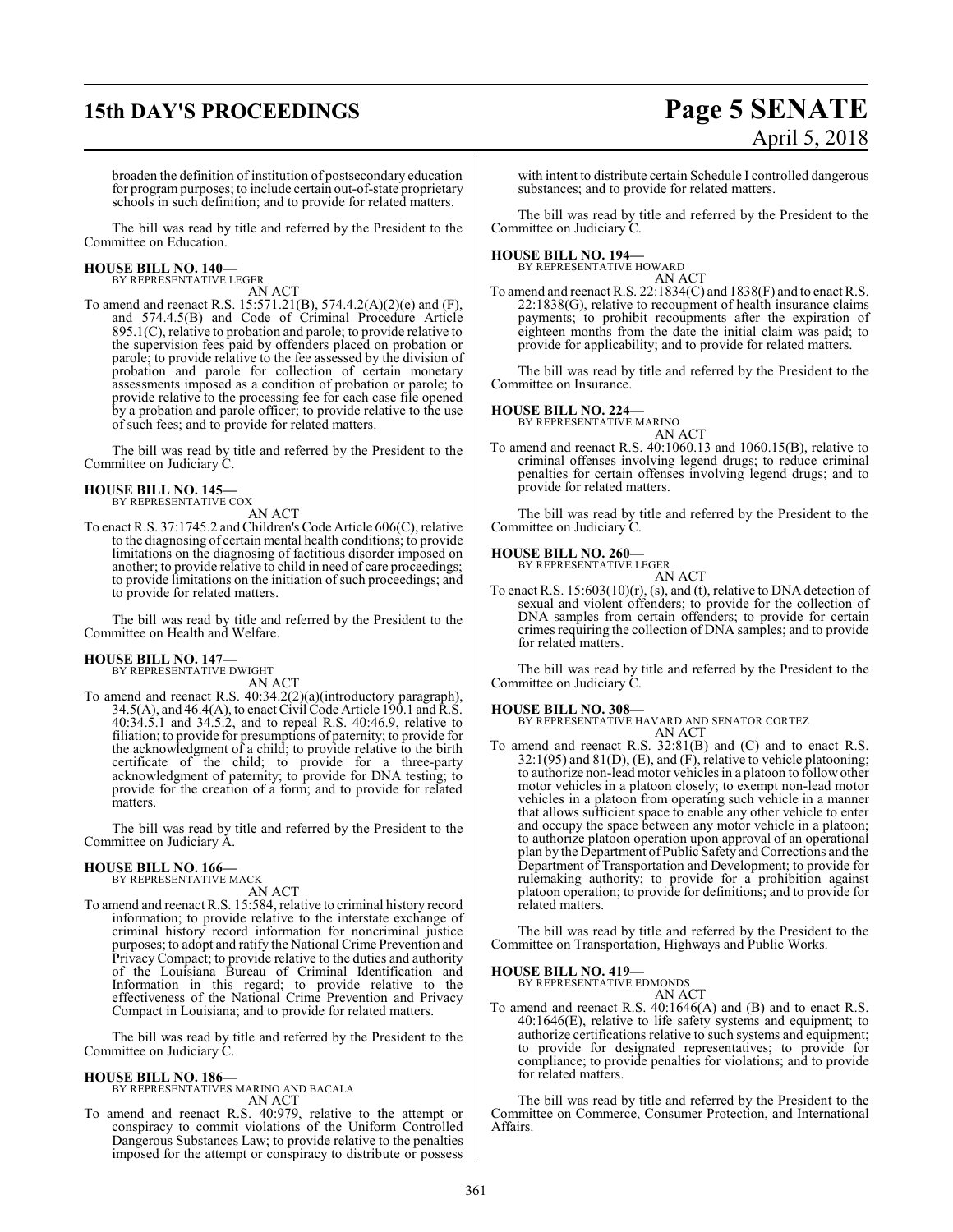### **Page 6 SENATE 15th DAY'S PROCEEDINGS**

### April 5, 2018

**HOUSE BILL NO. 455—**

BY REPRESENTATIVES GAROFALO, CARMODY, AND MORENO AN ACT

To amend and reenact R.S. 40:1573(3) and (4) and to enact R.S. 40:1573(5) and 1580.2, relative to short-term rental dwellings; to provide for definitions; to provide with respect to responsibilities of the state fire marshal and owners of shortterm rental dwellings; to authorize certain investigations and inspections; to provide for certain exceptions and prohibitions; to provide for applicable fees and penalties; to authorize the adoption of administrative rules and regulations; to provide for the deposit of proceeds from fees and penalties collected into a certain state trust fund; to provide for an effective date; and to provide for related matters.

The bill was read by title and referred by the President to the Committee on Commerce, Consumer Protection, and International Affairs.

### **HOUSE BILL NO. 490—** BY REPRESENTATIVE GREGORY MILLER

AN ACT

To amend and reenact R.S. 46:236.1.1(9), (10), (11), (12), (13), and  $(14)$  and 236.1.2(L) and to enact R.S.  $46:236.1.1(15)$  and  $(16)$ , relative to support; to provide definitions; to provide relative to health insurance; to provide for medical support; and to provide for related matters.

The bill was read by title and referred by the President to the Committee on Judiciary A.

#### **HOUSE BILL NO. 532—** BY REPRESENTATIVE MACK

AN ACT

To amend and reenact R.S. 51:650(introductory paragraph), (10), and (13), 651.1(D), 652(A) and (B), 655, and 656(A), (B), (C)(1)(f), and (E) and to enact R.S. 51:650(14) through  $(31)$  and  $651.1(E)$ through (G), relative to the regulation of fireworks; to provide for definitions; to provide relative to unlawful sales and use; to provide for certain fireworks displays; to provide for licenses and permits; to authorize the promulgation and adoption of administrative rules; to direct the Louisiana State Law Institute to arrange in alphabetical order and renumber certain definitions; and to provide for related matters.

The bill was read by title and referred by the President to the Committee on Commerce, Consumer Protection, and International Affairs.

### **HOUSE BILL NO. 617—** BY REPRESENTATIVE HILFERTY

AN ACT

To amend and reenact R.S. 9:3196(introductory paragraph) and (1)(c), 3197(A) and (B)(7), and 3198(A)(2)(b) and (c) and  $(E)(1)$ ; relative to the transfer of residential real property and property disclosure forms; to provide relative to definitions; to provide relative to instances in which a seller is not liable; to provide for technical changes; and to provide forrelated matters.

The bill was read by title and referred by the President to the Committee on Judiciary A.

### **HOUSE BILL NO. 735— (Substitute for House Bill No. 364 by Representative Jackson)** BY REPRESENTATIVES JACKSON AND PIERRE

AN ACT

To enact Part III of Chapter 3 of Title 46 of the Louisiana Revised Statutes of 1950, to be comprised of R.S. 46:351 through 356, relative to public assistance programs; to establish a workforce training pilot initiative to serve public assistance recipients in certain regions; to provide for interagency collaboration in administering the pilot initiative; to provide for duties of the executive director of the Louisiana Workforce Commission, the secretary of the Department of Children and Family Services, the secretary of the Louisiana Department of Health, the state superintendent of education, and the president of the Louisiana Community and Technical College System with respect to the pilot initiative; to provide for administrative rulemaking; and to provide for related matters.

The bill was read by title and referred by the President to the Committee on Health and Welfare.

### **House Concurrent Resolutions on Second Reading**

### **HOUSE CONCURRENT RESOLUTION NO. 30—** BY REPRESENTATIVE HOFFMANN A CONCURRENT RESOLUTION

To commend adoptee and LSU Paul M. Hebert Law Center student David Scotton and his family upon the release of the documentary film I Lived on Parker Avenue.

The resolution was read by title. Senator Walsworth moved to concur in the House Concurrent Resolution.

### **ROLL CALL**

The roll was called with the following result:

### YEAS

| Mr. President<br>Allain<br>Boudreaux<br>Carter<br>Chabert<br>Claitor | Hewitt<br>Johns<br>LaFleur<br>Lambert<br>Long<br>Martiny | Peterson<br>Price<br>Riser<br>Smith, J.<br>Tarver<br>Thompson |
|----------------------------------------------------------------------|----------------------------------------------------------|---------------------------------------------------------------|
| Cortez                                                               | Milkovich                                                | Walsworth                                                     |
| Donahue                                                              | Mills                                                    | Ward                                                          |
| Erdey                                                                | Mizell                                                   | White                                                         |
| Fannin                                                               | Morrish                                                  |                                                               |
| Gatti<br>Total - 31                                                  | Peacock<br><b>NAYS</b>                                   |                                                               |
| Total - 0                                                            | <b>ABSENT</b>                                            |                                                               |
| Appel<br>Barrow<br>Bishop<br>Total - 8                               | Colomb<br>Luneau<br>Morrell                              | Perry<br>Smith, G.                                            |

The Chair declared the Senate concurred in the House Concurrent Resolution and ordered it returned to the House.

### **Senate Bills and Joint Resolutions on Second Reading Reported by Committees**

#### **SENATE BILL NO. 62—** BY SENATOR MARTINY

AN ACT

To enact R.S. 49:191(10)(c) and to repeal R.S. 49:191(8)(j), relative to certain agencies within the office of the governor, including provisions to provide for the re-creation of such agencies; to provide for the effective termination date for all statutory authority for the existence of such statutory entities; and to provide for related matters.

Reported favorably by the Committee on Senate and Governmental Affairs. The bill was read by title, and passed to a third reading.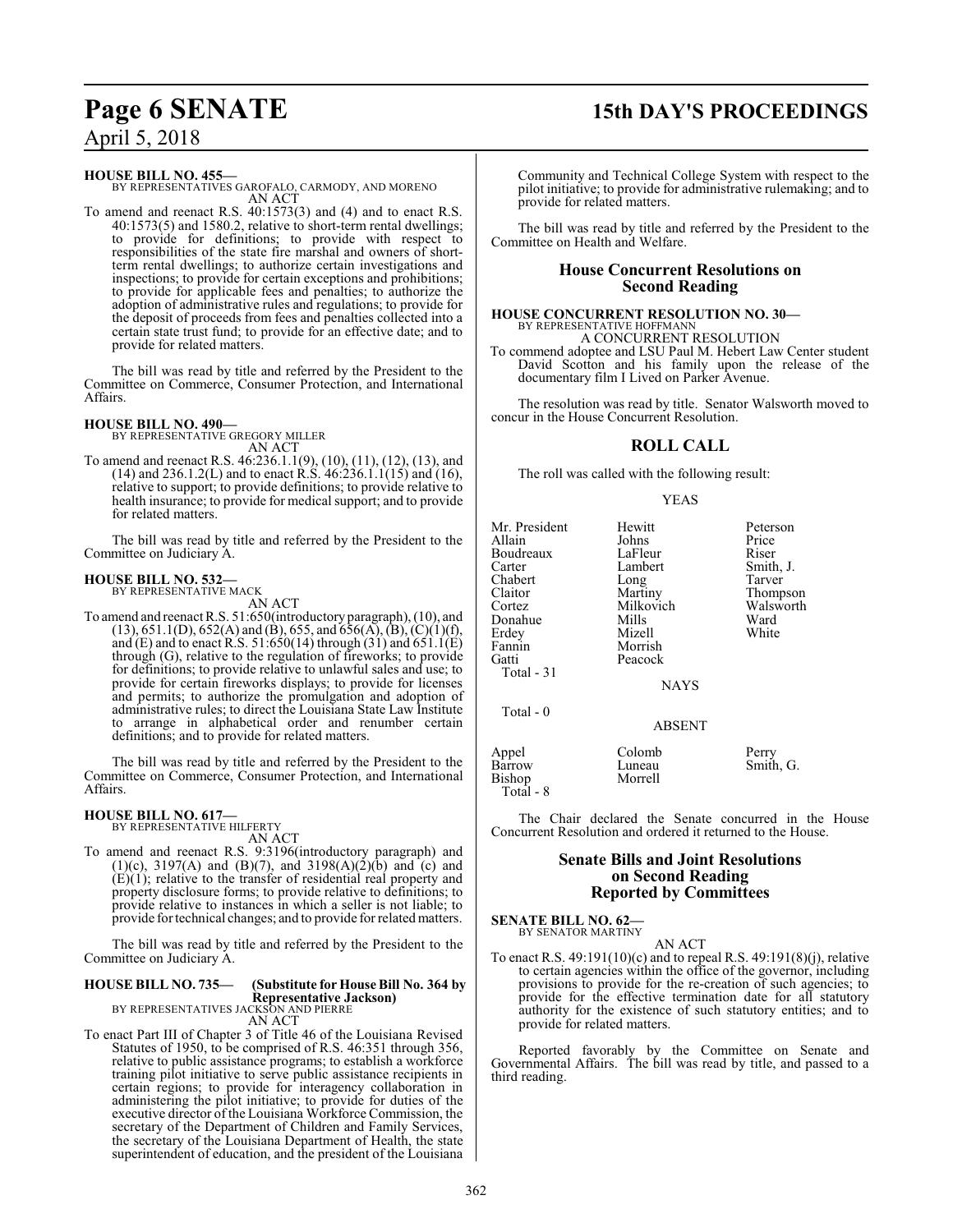## **15th DAY'S PROCEEDINGS Page 7 SENATE**

#### **SENATE BILL NO. 66—** BY SENATOR CLAITOR

### AN ACT

To amend and reenact the introductory paragraph of R.S. 28:53(G)(8), relative to emergency certificates; to provide for admission procedures to treatment facilities; to provide for applicability to all parishes except St. Tammany; and to provide for related matters.

Reported favorably by the Committee on Health and Welfare. The bill was read by title, ordered engrossed and passed to a third reading.

#### **SENATE BILL NO. 74—** BY SENATOR GATTI

### AN ACT

To enact R.S. 40:1472.3(F), relative to licensing a manufacturer, dealer-distributor, user, blaster, or handler of explosives; to provide for the requirement of liability insurance as a condition for obtaining a license; and to provide for related matters.

Reported with amendments by the Committee on Insurance.

### **SENATE COMMITTEE AMENDMENTS**

Amendments proposed by Senate Committee on Insurance to Original Senate Bill No. 74 by Senator Gatti

### AMENDMENT NO. 1

On page 2, at the end of line 2, insert the following: "**Nothing in this Subsection shall apply to a federal military** installation located in this state.

On motion of Senator John Smith, the committee amendment was adopted. The amended bill was read by title, ordered engrossed and passed to a third reading.

### **SENATE BILL NO. 108—** BY SENATOR JOHNS

AN ACT

To amend and reenact R.S. 40:1253.2(A)(1)(h), relative to the Medicaid managed care annual report; to provide for report data; to provide for an effective date; and to provide for related matters.

Reported favorably by the Committee on Health and Welfare. The bill was read by title, ordered engrossed and passed to a third reading.

### **SENATE BILL NO. 127—** BY SENATORS HEWITT AND WALSWORTH

AN ACT

To amend and reenact R.S. 9:3571.1(W), relative to credit reporting agencies; to provide relative to charges upon consumers for information and reports; to provide certain exceptionsto charges for a security freeze on a consumer file; to provide certain procedures and requirements; and to provide for related matters.

Reported with amendments by the Committee on Commerce, Consumer Protection, and International Affairs.

### **SENATE COMMITTEE AMENDMENTS**

Amendments proposed by Senate Committee on Commerce, Consumer Protection and International Affairs to Original Senate Bill No. 127 by Senator Hewitt

### AMENDMENT NO. 1

On page 1, delete line 4 and insert "prohibitions upon certain charges to consumers; to provide certain"

### AMENDMENT NO. 2

On page 1, line 13, after "W." delete the remainder of the line and lines 14 through 17 and on page 2, delete lines 1 through 13, and insert "A credit reporting agency may impose a reasonable charge on

# April 5, 2018

a consumer for initially placing a security freeze on a consumer file. The amount of the charge may not exceed ten dollars. The charge to temporarily lift the security freeze may not exceed eight dollars per request. At no time shall the consumer be charged for **placing or reinstating a security freeze, or for temporarily lifting or** revoking the freeze. On January first of each year, a credit reporting agency may increase the charge for placing a security alert based proportionally on changes to the Consumer Price Index of All Urban Consumers as determined by the United States Department of Labor with fractional changes rounded to the nearest twenty-five cents. An exception shall be allowed whereby the consumer will be charged zero dollars by the consumer reporting agency placing the security freeze if any of the following applies:

(1) If the consumer is a victim of identity theft and, upon the request of the consumer reporting agency, provides the credit reporting agency with a police report described in R.S. 9:3568. (2) If the consumer is sixty-two years of age or older."

On motion of Senator Martiny, the committee amendment was

adopted. The amended bill was read by title, ordered engrossed and passed to a third reading.

#### **SENATE BILL NO. 153—** BY SENATOR MORRISH

AN ACT

To amend and reenact R.S. 22:1931.13 and R.S. 40:1429, relative to insurance fraud; to extend the insurance fraud investigation unit within the Department of Public Safety and Corrections; to extend the Sledge Jeansonne Louisiana Insurance Fraud Prevention Act; to provide for an effective date; and to provide for related matters.

Reported with amendments by the Committee on Insurance.

### **SENATE COMMITTEE AMENDMENTS**

Amendments proposed by Senate Committee on Insurance to Original Senate Bill No. 153 by Senator Morrish

### AMENDMENT NO. 1

On page 1, line 9, change "**2020**" to "**2019**"

AMENDMENT NO. 2 On page 1, line 12, change "**2020**" to "**2019**"

On motion of Senator John Smith, the committee amendment was adopted. The amended bill was read by title, ordered engrossed and passed to a third reading.

#### **SENATE BILL NO. 260—**

BY SENATOR MILKOVICH AN ACT

To amend and reenact R.S. 49:992(D)(5) and to enact R.S. 37:21.1 and R.S. 49:992.2, relative to boards and commissions; to provide relative to disciplinary proceedings; to provide for the option to refer disciplinary matters to the division of administrative law; to provide relative to terms, conditions, and procedures; and to provide for related matters.

Reported with amendments by the Committee on Commerce, Consumer Protection, and International Affairs.

### **SENATE COMMITTEE AMENDMENTS**

Amendments proposed by Senate Committee on Commerce Consumer Protection and InternationalAffairs to Original Senate Bill No. 260 by Senator Milkovich

### AMENDMENT NO. 1

On page 1, line 2, after "37:21.1" insert ", 23.1,"

### AMENDMENT NO. 2

On page 1, line 5, after "law;" insert "to provide for licensure, permitting, or certification for certain individuals;"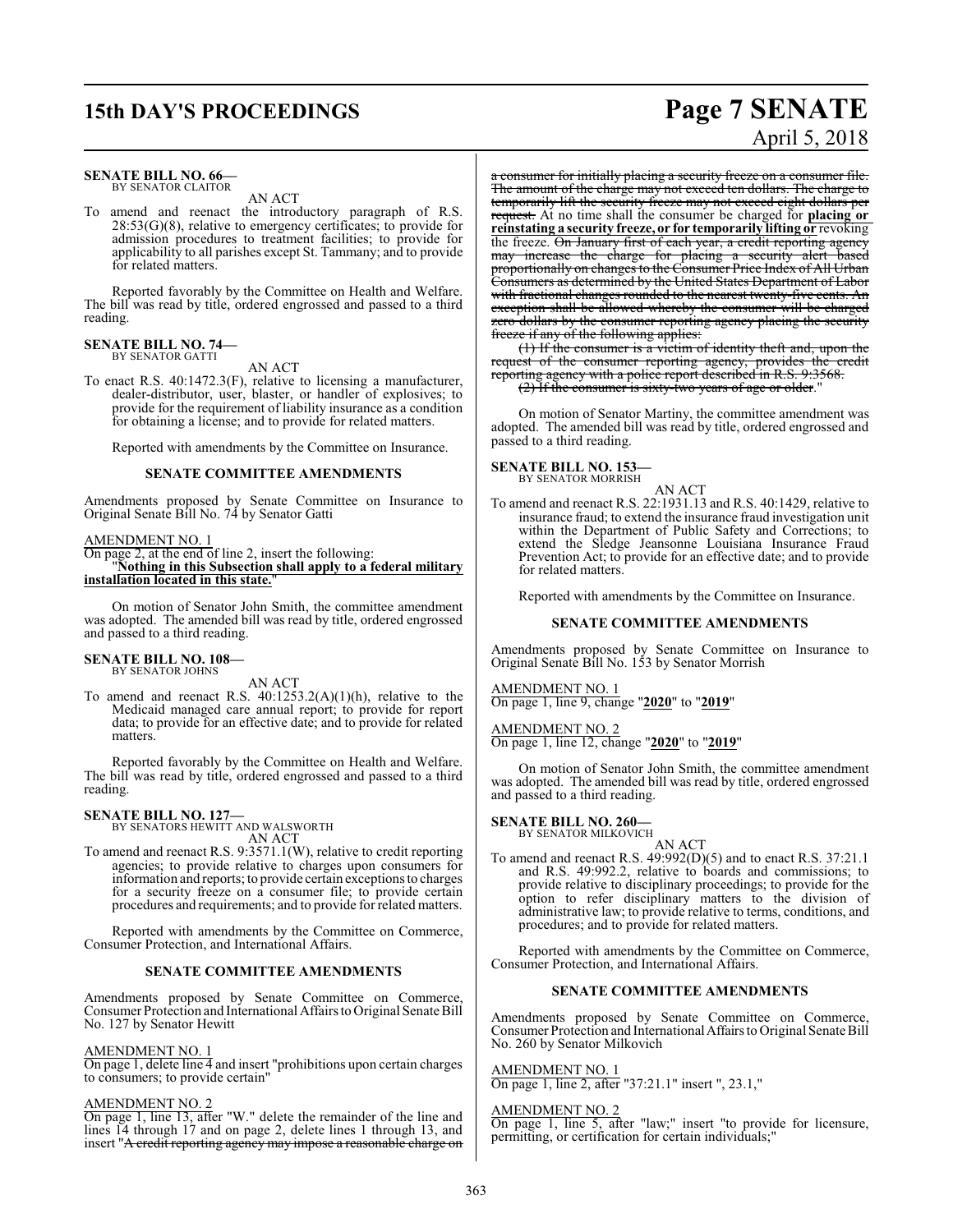## **Page 8 SENATE 15th DAY'S PROCEEDINGS**

April 5, 2018

AMENDMENT NO. 3

On page 1, line 8, after "37:21.1" delete "is" insert "and 23.1 are"

AMENDMENT NO. 4 On page 2, between lines  $\frac{7}{12}$  and 8 insert:

"\* \* \* **§23.1. License, permit, or certificate for an individual with an ADA recognized disorder**

**Any board or commission within this Title may develop a process to issue a license, permit, or certificate outside the national examination for those individuals with an Americans with Disabilities Act recognized disorder.**"

On motion of Senator Martiny, the committee amendment was adopted. The amended bill was read by title, ordered engrossed and passed to a third reading.

#### **SENATE BILL NO. 277—** BY SENATOR CLAITOR

AN ACT

To enacted R.S. 37:1285(J), relative to investigations by the Louisiana State Board of Medical Examiners; to provide for suspension, revocation, or imposition of restrictions; to provide for commencement of disciplinary actions; and to provide for related matters.

Reported with amendments by the Committee on Health and Welfare.

### **SENATE COMMITTEE AMENDMENTS**

Amendments proposed by Senate Committee on Health and Welfare to Original Senate Bill No. 277 by Senator Claitor

AMENDMENT NO. 1

On page 1, line 2, after ""To" delete "enacted" and insert "amend and reenact R.S.  $37:1263(B)(3)$  and (F) and to enact"

### AMENDMENT NO. 2

On page 1, line 4, after "actions;" insert "to provide for submission of names to serve on the board;"

AMENDMENT NO. 3

On page 1, line 7, after "Section 1." insert "R.S. 37:1263(B)(3) and (F) are hereby amended and reenacted and"

### AMENDMENT NO. 4

On page 1, between lines 7 and 8, insert the following:

"§1263. Louisiana State Board of Medical Examiners; membership; qualifications; appointment; removal; terms

\* \* \* B. Beginning on January 1, 2017, the board shall consist of seven voting members, all appointed by the governor and subject to Senate confirmation as follows:

\* \* \* (3) One **non-physician** member from a list of names submitted by the Tulane Medical School **chairmen of the senate and house committees on health and welfare**.

\* \* \* F. Except as provided in Paragraph (D)(3) of this Section, members of the board shall be appointed for a term of four years, beginning on July first of the year in which the appointment is made. No member shall serve more than three consecutive terms. **Notwithstanding the provisions of this Subsection, the member of the board appointed under the provisions of Paragraph (B)(3) of this Section shall serve only one term.**

\* \* \*"

On motion of Senator Mills, the committee amendment was adopted. The amended bill was read by title, ordered engrossed and passed to a third reading.

### **SENATE BILL NO. 286—**

BY SENATOR MILKOVICH AN ACT

To enact R.S. 37:1293, relative to the Physician's Bill of Rights; to provide for physician rights against improper investigations; to provide for prohibited acts by the Louisiana State Board of Medical Examiners; to provide for physician due process; to provide for retroactive application; and to provide for related matters.

Reported favorably by the Committee on Health and Welfare. The bill was read by title, ordered engrossed and passed to a third reading.

## **SENATE BILL NO. 297—** BY SENATOR CLAITOR

AN ACT

To amend and reenact R.S. 17:281(A)(2), relative to student health; to authorize the state Department of Education and the Department of Health to survey students about risk behavior associated with chronic health conditions; and to provide for related matters.

Reported favorably by the Committee on Health and Welfare. The bill was read by title, ordered engrossed and passed to a third reading.

### **SENATE BILL NO. 365—** BY SENATOR WARD

AN ACT

To enact Chapter 20 of Title 6 of the Louisiana Revised Statutes of 1950, to be comprised of R.S. 6:1371 through 1376, relative to the regulation of installment loans; to provide for a short title; to provide for definitions; to provide for terms and restrictions; to provide for a finance charge; to provide for a payment plan; to provide for limitations; to provide for default; to provide for penalties; to provide for rules and regulations; to provide for effectiveness; to provide for exemptions, and to provide for related matters.

Reported with amendments by the Committee on Commerce, Consumer Protection, and International Affairs.

### **SENATE COMMITTEE AMENDMENTS**

Amendments proposed by Senate Committee on Commerce, Consumer Protection and International Affairs to Original Senate Bill No. 365 by Senator Ward

AMENDMENT NO. 1 On page 1, line 3, change "1376" to "1379"

### AMENDMENT NO. 2

On page 1, delete lines 4 through 7 and insert "enact the Louisiana Credit Access Loan Act; to provide relative to installment loans and payment plans; to provide certain terms, procedures, conditions, requirements, restrictions, prohibitions, exemptions, and definitions; to provide for certain charges; to provide relative to default and penalties; to provide for certain powers of the commissioner; and to"

### AMENDMENT NO. 3

On page 1, line 11, change "1376" to "1379"

AMENDMENT NO. 4

On page 1, delete line 14 and insert "**Credit Access Loan Act.**"

AMENDMENT NO. 5 On page 2, line 12, change "**six**" to "**three**"

AMENDMENT NO. 6 On page 2, line 15, change "**one thousand five hundred**" to "**eight hundred seventy five**"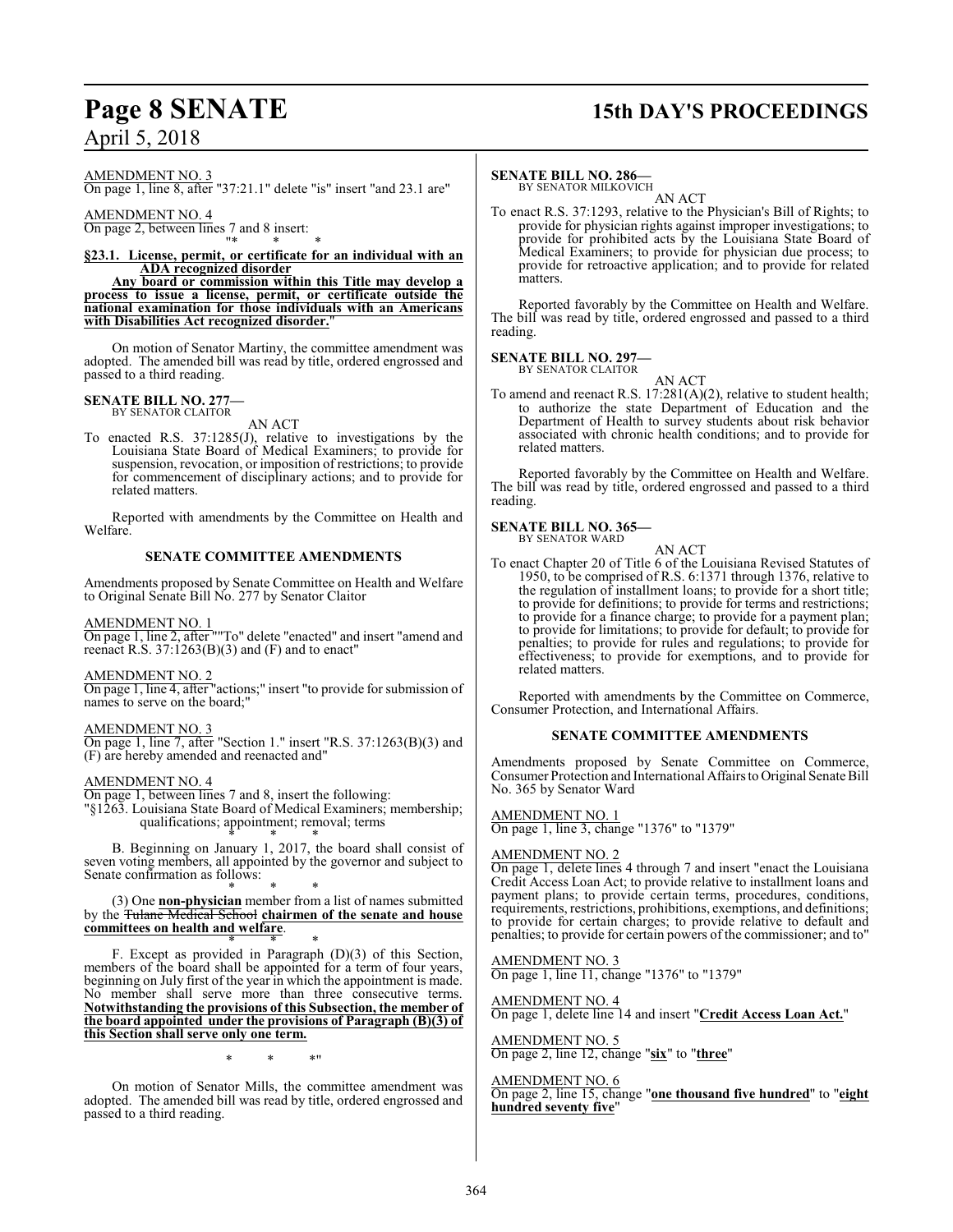## **15th DAY'S PROCEEDINGS Page 9 SENATE**

# April 5, 2018

#### AMENDMENT NO. 7

On page 2, delete line 27 and insert "**requires the aggregate of payments coming due in a month to exceed twenty percent of**"

### AMENDMENT NO. 8

On page 3, between lines 6 and 7, insert:

"**(5) Scheduled repayment of an installment loan is permitted on a biweekly, bimonthly, or monthly basis, and in substantially equal installments**."

### AMENDMENT NO. 9

On page 3, delete lines 17 through 28 and insert

"**A. In conjunction with an installment loan, a licensee may impose a monthly service charge not in excess of nine percent of the original loan amount.**"

### AMENDMENT NO. 10

On page 4, at the end of line 5, delete the period and insert "**, as verified by a private third party database, approved by the commissioner of financial institutions.**"

### AMENDMENT NO. 11

On page 4, delete lines 14 and 15 and insert

"**A.(1) In the event a borrower is delinquent in a payment pursuant to the terms of an installment loan, the licensee may charge**"

### AMENDMENT NO. 12

On page 4, delete lines 22 through 29 and insert

"**B. In the event that a borrower is delinquent in a payment for more than sixty days, the licensee may charge and collect fromthe borrower reasonable attorney fees and costs awarded by a court, if the charge and collection for such fees and costs have been clearly disclosed in the installment loan agreement.**"

### AMENDMENT NO. 13

On page 5, delete lines 1 through 17 and insert

**§1376. Prohibited acts A licensee shall not:**

**(1) Except for reasonable attorney fees and costs awarded by a court, charge, contract for, receive, or collect a loan finance charge or credit service charge, or any other fee or charge other than as provided in Section 1374 of this Chapter.**

**(2) Refuse a partial loan payment of fifty dollars or greater. (3) Divide a deferred presentment transaction or small loan into multiple agreements for the purpose of obtaining a higher fee or charge.**

**(4) Threaten any customer with prosecution or refer for prosecution any check accepted as payment of a deferred presentment transaction and returned by the lender's depository institution for reason of insufficient funds.**

**(5) Structure the repayment of a loan in such a manner as to attempt to circumvent the provisions of this Chapter.**

**§1377. Posting of notice; toll-free number**

**The commissioner may provide a notice, which includes a toll-free number to the commissioner's office, which shall be posted, along with the fees as allowed under this Chapter, in a conspicuous place and manner by the licensee at the lending location or on the homepage of the website of the licensee, or both if the licensee has a physical location in the state and a website.**<br>§1378. Powers of the commissioner; adoption of rules and **§1378. Powers of the commissioner; adoption of rules and**

**regulations**

**A. Except where inconsistent with the provisions of this Chapter, the commissioner may apply the provisions of Parts I, VII, VIII, IX, and X of Chapter 2 of this Code Title, the Louisiana Consumer Credit Law, for purposes of administering and regulating the activities of licensees and the provisions of this Chapter.**

**B. The commissioner may adopt rules and regulations as he deems necessary to implement the purposes and provisions of this Chapter.**

**§1379. Exemptions**

**The provisions of this Chapter shall not apply to: (1) Any federally-insured depositary institution.**

### **(2) A subsidiary of any state charteredor federally chartered entity described in Paragraph (1) of this Section in which eighty percent or more of the ownership rests with such parent entity.**"

### AMENDMENT NO. 14

On page 5, delete line 18 and insert

"Section 2. The provisions of this Act shall become effective on August 1, 2019."

On motion of Senator Martiny, the committee amendment was adopted. The amended bill was read by title, ordered engrossed and passed to a third reading.

#### **SENATE BILL NO. 404—** BY SENATOR HEWITT

AN ACT

To enact Chapter 17-A of Title 42 of the Louisiana Revised Statutes of 1950, to be comprised ofR.S. 42:1281 through 1293, relative to sexual harassment prevention; to define and prohibit sexual harassment; to provide for legislative intent; to provide for public policy; to provide for definitions; to define prohibited acts; to provide for complaint procedure; to provide for remedies; to provide for disciplinary actions; to provide for duties; to provide for educational training; to provide for a handbook; to provide for administrative rules; and to provide for related matters.

Reported with amendments by the Committee on Senate and Governmental Affairs.

### **SENATE COMMITTEE AMENDMENTS**

Amendments proposed by Senate Committee on Senate and Governmental Affairs to Original Senate Bill No. 404 by Senator Hewitt

AMENDMENT NO. 1 On page 1, line 3, change "1293" to 1294"

AMENDMENT NO. 2 On page 1, line 11, change "1293" to 1294"

AMENDMENT NO. 3 On page 1, line 12, change "**STATE EMPLOYEES'**" to "**PUBLIC SERVANTS'**"

AMENDMENT NO. 4 On page 1, line 15, change "**STATE**" to "**PUBLIC**"

### AMENDMENT NO. 5

On page 2, line 6, change "**state employee**" to "**public servant**"

### AMENDMENT NO. 6

On page 2, line 9, delete "**state employee**" and insert "**public servant**" and change "**officials**" to "**official**"

### AMENDMENT NO. 7

On page 2, delete lines 11 through 14 and insert the following:

"**A. The public policy of Louisiana is that state and local governments are committed to workplace decency and will not tolerate, condone, or permit any kind of sexual harassment of any public servant or by any public servant nor will retaliation against any victim of sexual harassment be permitted.**

**B. In furtherance of that public policy the state will do all of the following:**

(**1) Encourage victims to report incidents of sexual harassment as soon as possible.**

**(2) Immediately investigate all incidents of sexual harassment.**

**(3) Keep confidential all investigations in order to protect the identity of the victim.**

**(4) Protect the victim from retaliation.**

**(5) Take corrective action against the offender in order to render justice to the victim and prevent future incidents of sexual harassment.**"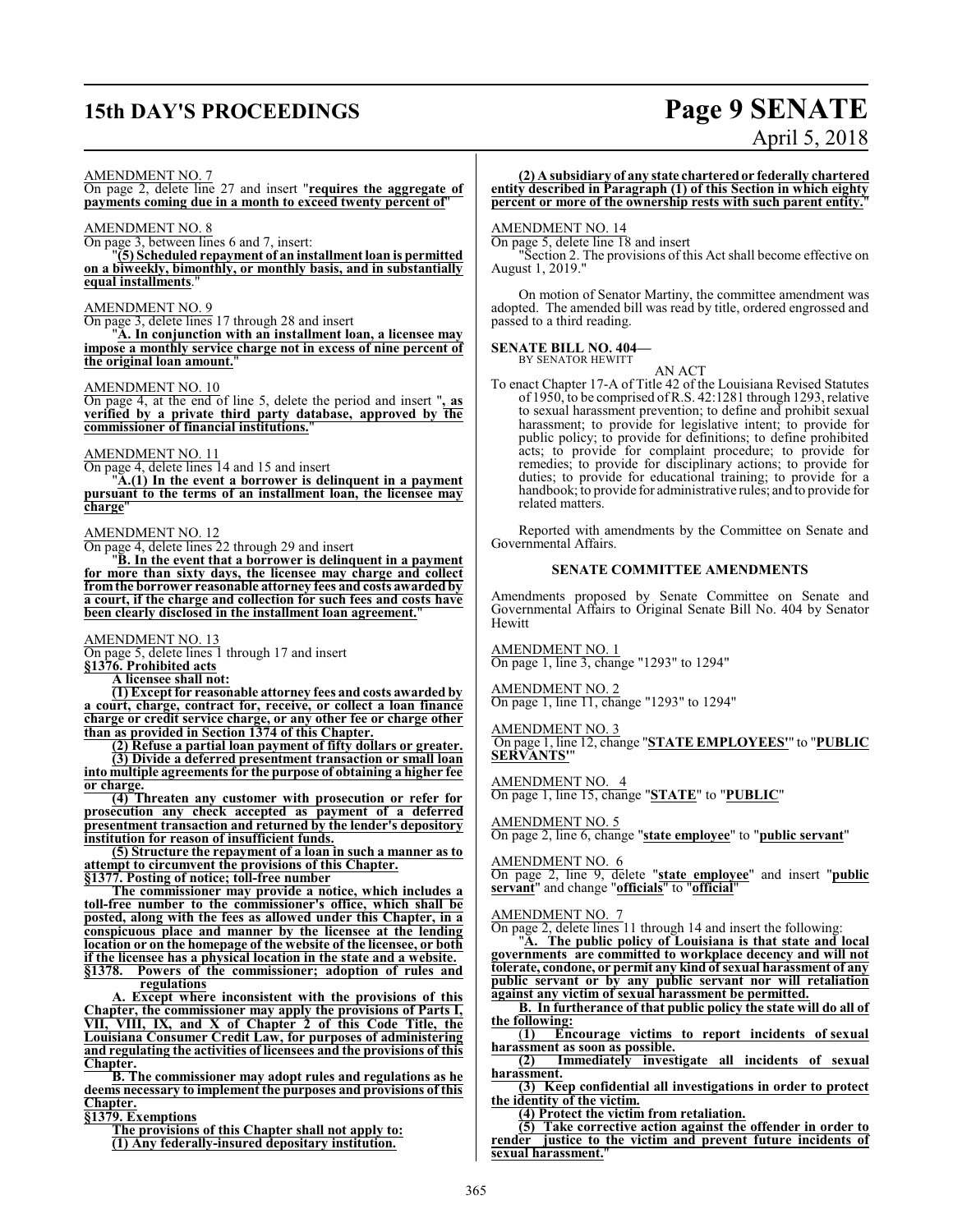### **Page 10 SENATE 15th DAY'S PROCEEDINGS**

AMENDMENT NO. 8 On page 2, line 19, after "**state**" insert "**, local government, or political subdivision**" AMENDMENT NO. 9 On page 2, line 20, change "**employee**" to "**public servant**" AMENDMENT NO. 10 On page 2, line 22, change "**an employee**" to "**a public servant**" AMENDMENT NO. 11 On page 2, line 26, after "**worker**" delete the rest of the line and insert "**who is a public servant, whether a public employee or an elected official.**" AMENDMENT NO. 12 On page 2, delete line 27 AMENDMENT NO. 13 On page 2, line 28, after "**(5)**" delete the rest of the line and insert the following: "**"Elected official" shall mean "elected official" as defined in R.S. 42:1102(9).**" AMENDMENT NO. 14 On page 2, delete line 29 AMENDMENT NO. 15 On page 3, delete line 1 AMENDMENT NO. 16 On page 3, line 2, after "**(6) "Investigator" means**" delete the rest ofthe line and insert "**the public servant who is designated by the agency to receive and investigate the sexual harassment complaint.**" AMENDMENT NO. 17 On page 3, delete lines 3 through 5 AMENDMENT NO. 18 On page 3, line 7, delete "**an**" and insert "**another public servant**" AMENDMENT NO. 19 On page 3, line 8, delete "**employee**" AMENDMENT NO. 20 On page 3, between line 9 and 10, insert the following: "**(8) "Public employee" shall mean "public employee" as defined in R.S. 42:1102(18). (9) "Public servant" shall mean "public servant" as defined in R.S. 42:1102(19).**" AMENDMENT NO. 21 On page 3, line 10, change "**(8)**" to "**(10)**" and change "**an employee**" to "**a public servant**" AMENDMENT NO. 22 On page 3, line 15, change "**(9)**" to "**(11)**" AMENDMENT NO. 23 On page 3, line 16, change "**an employee**" to "**a public servant**" AMENDMENT NO. 24 On page 3, line 21, change "**employee**" to "**public servant**" AMENDMENT NO. 25 On page 3, line 25, change "**(10)**" to "**(12)**" AMENDMENT NO. 26 On page 4, line 1, change "**(11)**" to "**(13)**" AMENDMENT NO. 27 On page 4, line 3, change "**employee**" to "**public servant**" AMENDMENT NO. 28 On page 4, line 6, change "**employee**" to "**public servant**" AMENDMENT NO. 29 On page 4, line 7, change "**(12)**" to "**(14)**" AMENDMENT NO. 30 On page 4, line 10 delete "**A.**" and on line 11, change "**employee**" to "**public servant**" AMENDMENT NO. 31 On page 4, line 13, change "**An employee**" to "**A public servant**" AMENDMENT NO. 32 On page 4, line 16, change "**employee**" to "**public servant**" and after "**employed**" insert "**or the sexual harassment prevention coordinator with the commissioner of administration**" AMENDMENT NO. 33 On page 4, line 20, delete "**for the agency**" and insert "**who received the complaint pursuant to Paragraph (1) of this Subsection**" and change "**employee's**" to "**public servant's**" AMENDMENT NO. 34 On page 4, line 22, change "**employee**" to "**public servant**" AMENDMENT NO. 35 On page 4, line 24, change "**employee's**" to "**public servant's**" and change "**employee**" to "**public servant**" AMENDMENT NO. 36 On page 5, line 1, change "**employee's**" to "**public servant's**" AMENDMENT NO. 37 On page 5, line 3, change "**employee's**" to "**public servant's**" AMENDMENT NO. 38 On page 5, line 4, change "**employee**" to "**public servant**" AMENDMENT NO. 39 On page 5, line 8, change "**employee**" to "**public servant**" AMENDMENT NO. 40 On page 5, line 10, change "**employee**" to "**public servant**" AMENDMENT NO. 41 On page 5, between line 15 and 16, insert the following: "**F. If requested by the public servant, the agency shall make every effort to relocate the alleged victim or the offender or both pending the investigation.**" AMENDMENT NO. 42 On page 5, line 19, after "**place,**" delete the rest of the line and insert "**the agency shall impose appropriate corrective action as determined by the appointing authority.**" AMENDMENT NO. 43 On page 5, and delete line 20 AMENDMENT NO. 44 On page 5, delete lines 21 through 29, and insert the following: "**B. In addition to the appropriate corrective action in Subsection A of this Section, the offender shall take the remedial training as provided in R.S. 42:1290 to reform his conduct. C. The agency shall document the sexual harassment misconduct in the offender's employment file.**" AMENDMENT NO. 45 On page 6, delete line 1 AMENDMENT NO. 46 On page 6, line 7, change "**an employee**" to "**a public servant**" and change "**employee's**" to "**public servant's**"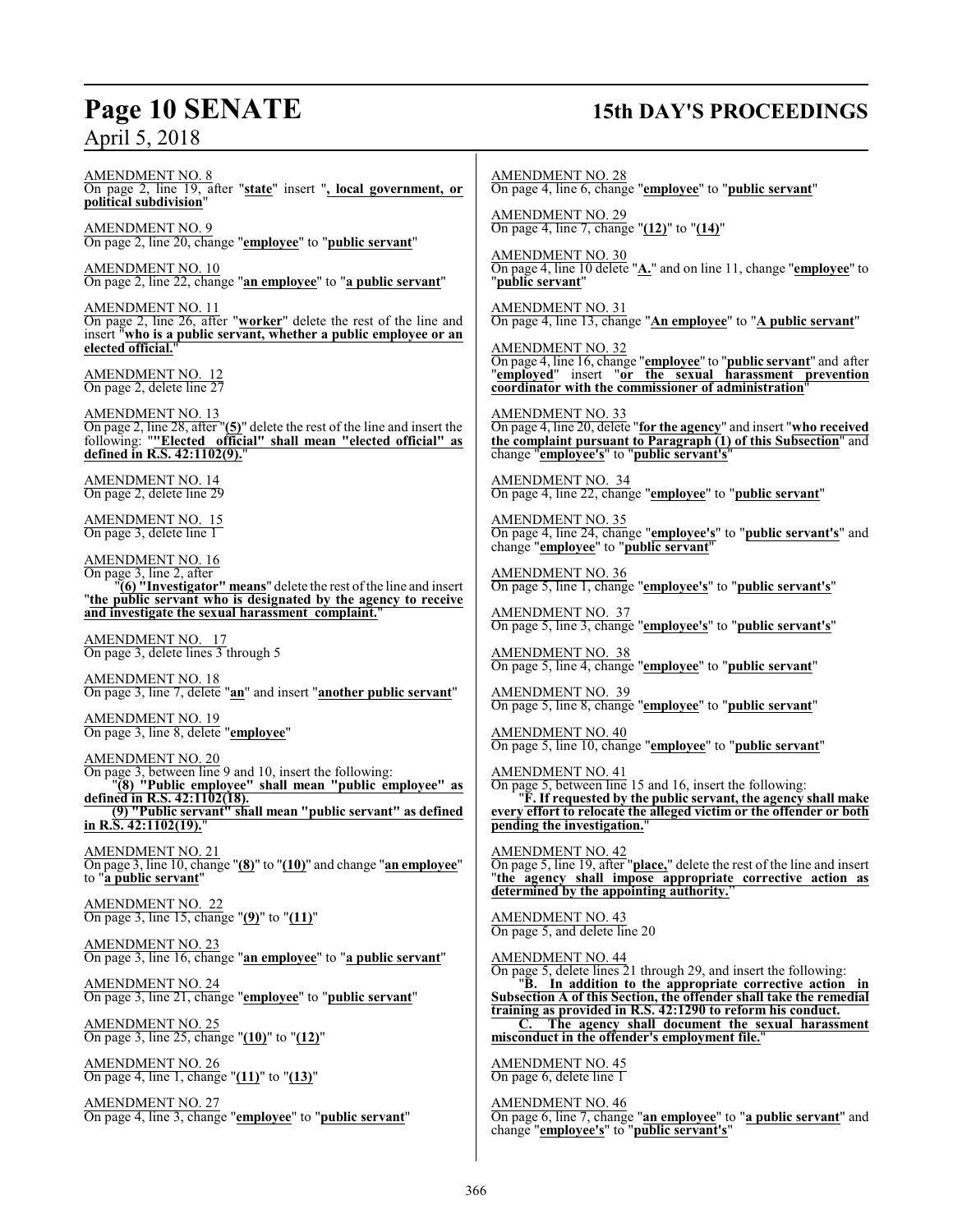## **15th DAY'S PROCEEDINGS Page 11 SENATE**

# April 5, 2018

AMENDMENT NO. 47

On page 6, line 8, change "**employee's**" to "**public servant's**"

AMENDMENT NO. 48

On page 6, delete lines 11 though 21 and insert the following: "§1288. State employment applications for unclas

State employment applications for unclassified **employees; prior employment history of sexual harassment allegations**

**A. Notwithstanding anything to the contrary, each state agency shall insert a question on all employment applications for unclassified employees which will ask the applicant if he has ever been disciplined, fired, terminated, or resigned to avoid dismissal from employment.**

**B. As it relates to an applicant for an unclassified position who has a history of being an alleged offender in sexual harassment complaints in his previous employment, the state agency shall develop policies and procedures which will assist state agencies in doing all of the following:**"

### AMENDMENT NO. 49

On page 6, line 23, change "**state**" to "**unclassified**"

AMENDMENT NO. 50

On page 7, delete lines 4 through 5, and insert the following: "**A.(1) Every public servant shall complete a minimum of one**"

### AMENDMENT NO. 51

On page 7, delete lines 13 through 16 and insert the following: "**(2) Each public servant who is appointed to receive and investigate complaints pursuant to R.S. 42:1285 shall be required to receive an additional one hour of education and training on sexual harassment during each year of his public employment or term of office, as the case may be.**"

AMENDMENT NO. 52 On page 7, line 26, after "**person**" delete **"through the Comprehensive Public Training Program**"

AMENDMENT NO. 53 On page 7, line 27, delete "**maintained**"

AMENDMENT NO. 54

On page 7, between lines 27 and 28, insert the following:

"**C. The Department of State Civil Service shall develop and make available education and training materials at no cost to assist agency heads and public servants in complying with the requirements of this Chapter.**"

### AMENDMENT NO. 55

On page 7, delete line 29, and insert the following: "**Each agency shall require as remedial training that the offender meet with the sexual harassment prevention coordinator for one hour and review, in detail, the agency handbook provided for in R.S. 42:1292.**"

AMENDMENT NO. 56 On page 8, delete lines 1 through 4

AMENDMENT NO. 57 On page 8, line 5, change "**§1290**" to "**§1291**"

### AMENDMENT NO. 58

On page

AMENDMENT NO. 59

On page 8, line 9, delete "**public officials and employees**" and insert "**public servants**"

AMENDMENT NO. 60

On page 8, line 15, delete "**public official and**" and insert "**public servant**"

AMENDMENT NO. 61

On page 8, line 16, delete "**employee**"

AMENDMENT NO. 62

On page 8, line 20, delete "**public official and employee**" and insert "**public servant**"

AMENDMENT NO. 63

On page 8, line 29, delete "**public official or employee**" and insert "**public servant**"

AMENDMENT NO. 64 On page 9, line 2, delete "**public official or employee**" and insert "**public servant**"

AMENDMENT NO. 65

On page 9, line 3, delete "**public official or the employee**" and insert "**public servant**"

AMENDMENT NO. 66 On page 9, line 14, change "**state employee**" to "**public servant**"

AMENDMENT NO. 67 On page 9, line 15, change "**state**" to "**public**"

AMENDMENT NO. 68 On page 10, line 1, change "**employee**" to "**public servant**"

AMENDMENT NO. 69 On page 10. line 18, change "**employees**" to "**public servants**"

AMENDMENT NO. 70 On page 11, line 1, change "**employee**" to "**public servant**"

AMENDMENT NO. 71 On page 11, line 3, change "**employee**" to "**public servant**"

### AMENDMENT NO. 72

On page 11, between lines 8 and 9, insert the following: "**§1294. Mandatory reports**

**A. Each agency head shall compile an annual report, by February first of each year, containing information from the previous calendar year regarding his agency's compliance with the requirements of this Chapter including the number and percentage of public servants in his agency who have completed the training requirements, the number of sexual harassment complaints received by his agency, the number of sexual harassment complaints wherein a pay discrepancy is found and the amount of time it took to resolve each complaint. These reports shall be public record and available to the public in the manner provided by the Public Records Law.**

**B. Agency heads in state government shall submit the reports required by Subsection A of this Section by February fifteenth of each year as follows:**

**(1) Agency heads in the twenty principal departments of the executive branch of state government, the office of the governor, and the office of lieutenant governor shall submit the report to the division of administration.**

**(2) Agency heads in the legislative branch of state government shall submit the report to the Legislative Budgetary Control Council.**

**(3) Agency heads in the judicial branch of state government, including the supreme court, courts of appeal, district courts, and other courts authorized by Article V of the Constitution of Louisiana, shall submit the report to the chief justice of the supreme court.**"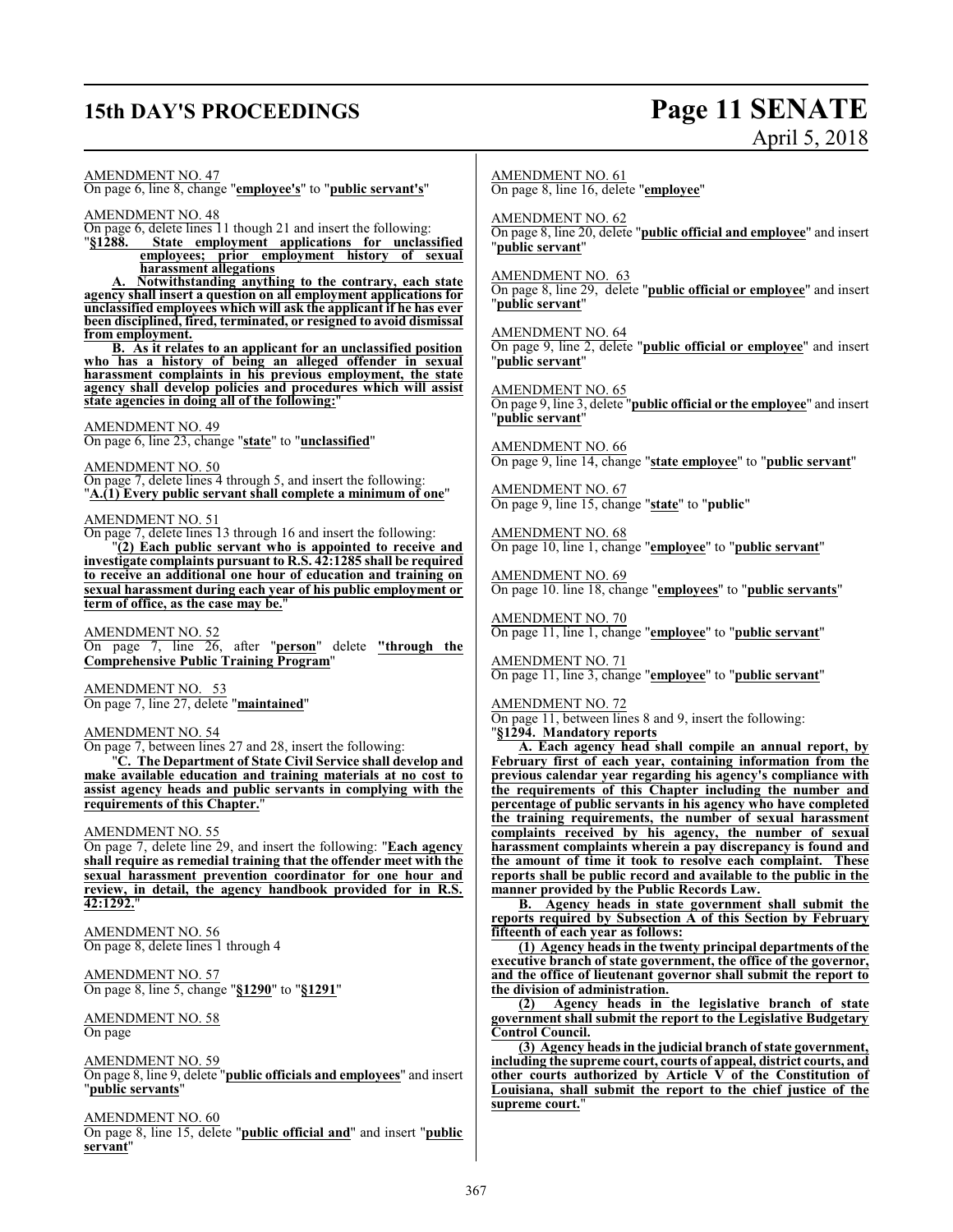## **Page 12 SENATE 15th DAY'S PROCEEDINGS**

AMENDMENT NO. 73

On page 11, line 9, change "State" to "Public"

### AMENDMENT NO. 74

On page 11, line 10, change "Employees'" to "Servants'"

On motion of Senator Peterson, the committee amendment was adopted. The amended bill was read by title, ordered engrossed and passed to a third reading.

#### **SENATE BILL NO. 435—** BY SENATOR MILLS

AN ACT

To amend and reenact the introductory paragraph of R.S. 37:913 and to enact R.S. 37:913(B), relative to advanced practice registered nursing; to provide for exceptions to the collaborative practice agreement requirement; to provide for technical corrections; and to provide for related matters.

Reported with amendments by the Committee on Health and Welfare.

### **SENATE COMMITTEE AMENDMENTS**

Amendments proposed by Senate Committee on Health and Welfare to Original Senate Bill No. 435 by Senator Mills

### AMENDMENT NO. 1

On page 1, line 14, after "**who is**" delete the remainder of the line and on line 15, delete "**nursing duties in a hospital**" and insert "**employed under contract or arrangement with hospital systems**"

### AMENDMENT NO. 2

On page 1, line 16, change "**R.S. 40:2010**" to "**R.S. 40:2100**"

On motion of Senator Mills, the committee amendment was adopted. The amended bill was read by title, ordered engrossed and passed to a third reading.

#### **SENATE BILL NO. 445—** BY SENATOR HEWITT

AN ACT

To amend and reenact R.S. 22:971 and 1333(D), R.S. 24:775(A), and R.S. 39:31(B), 87.3(A) and (B), and 2179, and to enact Chapter 21 of Title 49 of the Louisiana Revised Statutes of 1950, to be comprised of R.S. 49:1401, relative to reports required of agencies of the executive branch of Louisiana state government; to reduce the frequency of certain reports; to eliminate the requirement of certain reports; to provide for an effective date; and to provide for related matters.

Reported with amendments by the Committee on Senate and Governmental Affairs.

### **SENATE COMMITTEE AMENDMENTS**

Amendments proposed by Senate Committee on Senate and Governmental Affairs to Original Senate Bill No. 445 by Senator Hewitt

### AMENDMENT NO. 1

On page 1, line 2, after "To" delete the remainder of the line and on line 3, delete "and (B), and 2179, and to"

### AMENDMENT NO. 2

On page 1, line 5, after "government;" delete the remainder of the line and delete line 6 and insert "to provide for automatic elimination of certain reports; to require notification before the automatic elimination; to provide for extension of reports scheduled for elimination; to"

AMENDMENT NO. 3

On page 1, line 13, change "**B**" to "**C**"

AMENDMENT NO. 4

On page 1, between lines 16 and 17, insert:

"**B. Except as provided in Subsection C of this Section, a legislative mandate to produce any report required of an executive branch agency first occurring on or before June 30, 2018, shall expire on the July first following June 30, 2019, in the earliest year that is a multiple of five years after the mandate was initially approved by the legislature.**"

### AMENDMENT NO. 5

On page 1, line 17, change "**B**" to "**C**"

### AMENDMENT NO. 6

On page 2, delete lines 4 through 29 and delete pages 3 through 6, and on page 7, delete lines 1 through 6 and insert:

"**D. The executive branch agency tasked with producing the report shall, not later than the January first immediately preceding the expiration date, notify the committees of the pending expiration of the report via electronic mail. The notification shall include at a minimum a citation of the original mandate requiring the report, a copy of the most recent report, and an estimate of the agency resources including costs expended in producing the report.**"

### AMENDMENT NO. 7

On page 7, line 7, change "Section 6" to "Section 2"

On motion of Senator Peterson, the committee amendment was adopted. The amended bill was read by title, ordered engrossed and passed to a third reading.

#### **SENATE BILL NO. 447—** BY SENATOR BARROW

AN ACT

To enact Chapter 16 of Title 42 of the Louisiana Revised Statutes of 1950, to be comprised ofR.S. 42:1251 through 1253, relative to mandatory training for public servants; to require annual sexual harassment training for public servants; to require the Department of State Civil Service to develop and approve required training program; to require additional training for supervisors; to require agency heads to designate an Employee Relations Designee; to provide for the responsibility of the Employee Relations Designee; to require each agency to maintain compliance records on required training; to provide minimum components for sexual harassment policies of agencies; to provide for an effective date; and to provide for related matters.

Reported favorably by the Committee on Senate and Governmental Affairs. The bill was read by title, ordered engrossed and passed to a third reading.

**SENATE BILL NO. 480—** BY SENATOR JOHNS

### AN ACT

To amend and reenact R.S. 42:802(D) and 881(B), relative to the Office of Group Benefits; to eliminate the requirement that all programs be adopted through the Administrative Procedure Act; to eliminate the necessity for the Policy and Planning Board to approve benefits plans or proposed rate structures; to provide for an effective date; and to provide for related matters.

Reported with amendments by the Committee on Senate and Governmental Affairs.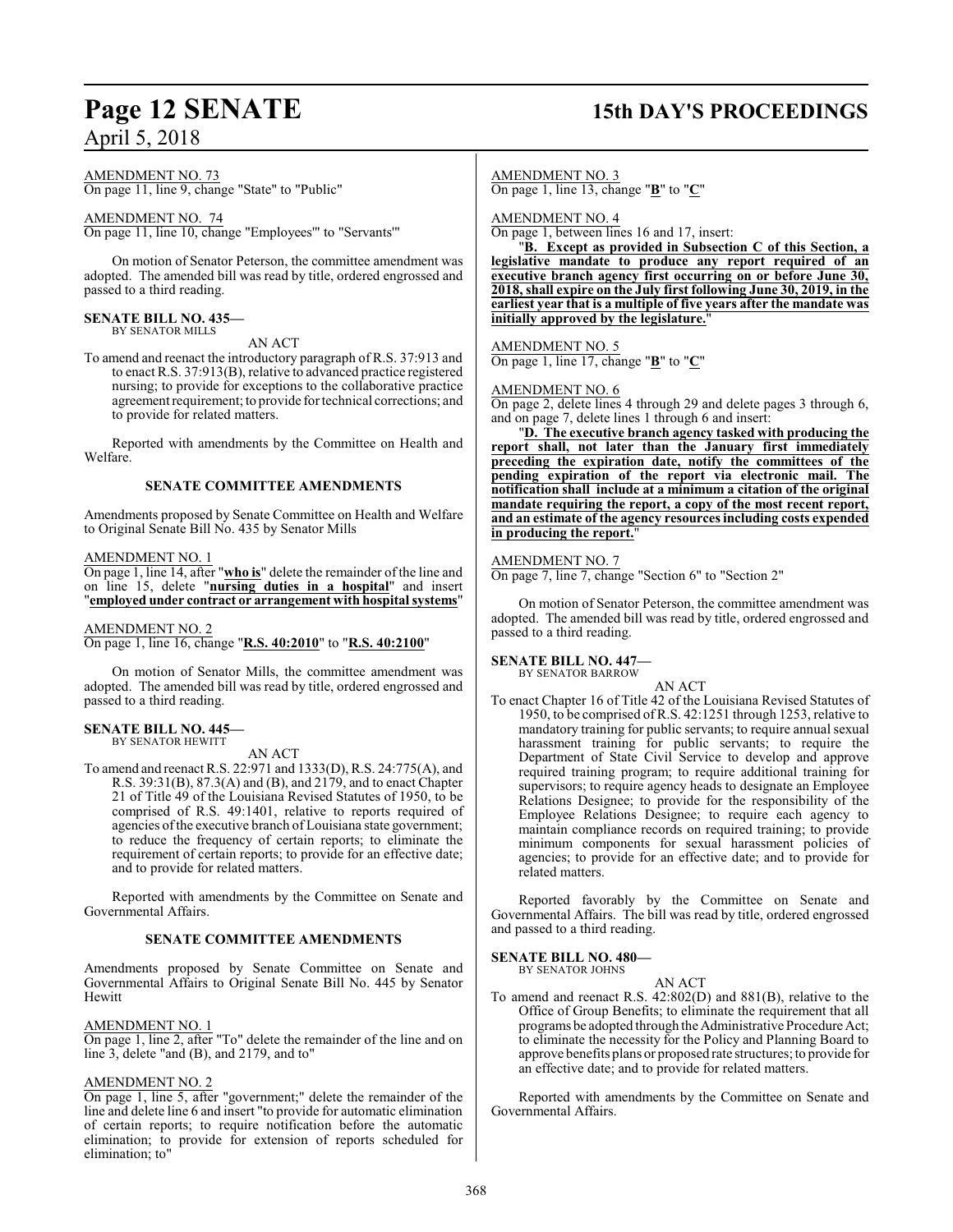## **15th DAY'S PROCEEDINGS Page 13 SENATE**

### **SENATE COMMITTEE AMENDMENTS**

Amendments proposed by Senate Committee on Senate and Governmental Affairs to Original Senate Bill No. 480 by Senator Johns

### AMEND<u>MENT NO. 1</u>

On page 1, line 2, after "802(D)" insert ", 808(E)" and after "881(B)" insert "and to enact R.S. 42:808(F)"

### AMENDMENT NO. 2

On page 1, line 5, after "structures;" insert "to provide for eligibility in group programs;"

### AMENDMENT NO. 3

On page 1, line 8, after "802(D)" insert ",  $808(E)$ " and after "reenacted" insert "and R.S. 42:808(F) is hereby enacted"

### AMENDMENT NO. 4

On page 2, between lines 20 and 21, insert the following: "§808. Eligibility in group programs

\* \* \* E. Notwithstanding any provision of law to the contrary, any person with a developmental disability who acquired such disability prior to<br>attaining the age of twenty-one, with one parent whose coverage of attaining the age of twenty-one, with one parent whose coverage such person was terminated as a result of lost employment of the parent and one parent who is an employee, as defined in Paragraphs (A)(1) and(3) of this Section, participating in life, health, or other programs sponsored by the Office of Group Benefits, shall be covered as a dependent of such parent participating in life, health, or other programs sponsored by the Office of Group Benefits, regardless of the age of the person with a developmental disability. **and in particular the provisions of R.S. 22:1001, 1003, and 1003.1, the Office of Group Benefits is authorized to offer group insurance coverage to the following dependents of an enrollee:**

**(1) The spouse of the enrollee, as defined by the office.**

**(2) A child of the enrollee, until the end of the month the child attains the age of twenty-six, unless coverage is terminated earlier as provide in this Section.**

**(3) For purposes of this Section, "child" means:**

**(a) The issue of a marriage of the enrollee.**

**(b) A natural child of the enrollee.**

**(c) A legally adopted child of the enrollee or a child placed for adoption with the enrollee.**

**(d) The child of a male enrollee, if a court of competent jurisdiction has issued an order of filiation declaring the paternity of the enrollee for the child or the enrollee has formally acknowledged the child.**

**(e) The issue of a previous marriage or a natural or legally adopted child of the enrollee's legal spouse, hereinafter "stepchild", which stepchild has not been adopted by the enrollee and for whom the enrollee does not have court-ordered legal custody, until the earliest of:**

**(i) The end of the month the enrollee is no longer married to the stepchild's parent.**

**(ii) The end of the month of the death of the enrollee's spouse who is the stepchild's parent.**

**(iii) The end of the month the stepchild attains the age of twenty-six.**

**(f) A grandchild in the court-ordered legal custody of and residing with the grandparent enrollee, until the end of the month the grandchild attains the age of twenty-six. For purposes of this Paragraph, "grandchild" means a child of a child of the enrollee.**

**(g) A dependent for whom the enrollee has court-ordered legal custody or court-ordered legal guardianship but who is not a child or grandchild, as defined in this Paragraph, of the enrollee until the end of the month the custody or guardianship order expires or the end of the month the dependent attains the age of eighteen, whichever is earlier.**

# April 5, 2018

**F. (1) Attainment of the respective limiting age of a child or grandchild, as defined in Paragraph (E)(3) of this Section, shall not operate to terminate the coverage of such child or grandchild if the child or grandchild became incapable of self-sustaining employment by reason of physical or mental disability prior to attaining the respective limiting age, provided that before the child or grandchild reaches the limiting age, but no earlier than six months prior thereto, an application for continued coverage is filed with the office on a form designated by the office, and the application is subsequently approved. This application shall be accompanied by an attestation from the dependent's attending physician setting forth the specific physical or mental disability and certifying that the child or grandchild is incapable of self-sustaining employment by reason of that disability. The office may require additional medical or other supporting documentationregarding the disability to process the application.**

**(2) After the initial approval, the office may require the submission of additional medical or other supporting documentation substantiating the continuance of the disability, but not more frequently than annually, as a precondition to continued coverage.**

On motion of Senator Peterson, the committee amendment was adopted. The amended bill was read by title, ordered engrossed and passed to a third reading.

\* \* \*"

#### **SENATE BILL NO. 482—** BY SENATOR RISER

### AN ACT

To amend and reenact R.S. 37:1361(F)(1)(b)(i), 1377(I) and (J) and to enact R.S. 37:1361(F)(3), 1367(J)(3) and 1377(K)(3), relative to mechanical contractors; to provide relative to scope of practice; to provide for exceptions; to provide for certain terms and conditions; and to provide for related matters.

Reported with amendments by the Committee on Commerce, Consumer Protection, and International Affairs.

### **SENATE COMMITTEE AMENDMENTS**

Amendments proposed by Senate Committee on Commerce, Consumer Protection and International Affairs to Original Senate Bill No. 482 by Senator Riser

### AMENDMENT NO. 1

On page 1, line 5, after "conditions;" insert "to provide for an effective date;"

### AMENDMENT NO. 2

On page 2, line 6, after "**shall not apply to**" insert "**any service or**"

### AMENDMENT NO. 3

On page 2, line 23, after "**shall not apply to**" insert "**any service or**"

### AMENDMENT NO. 4

On page 4, after line 23, insert:

"Section 2. This Act shall become effective on June 10, 2018."

On motion of Senator Martiny, the committee amendment was adopted. The amended bill was read by title, ordered engrossed and passed to a third reading.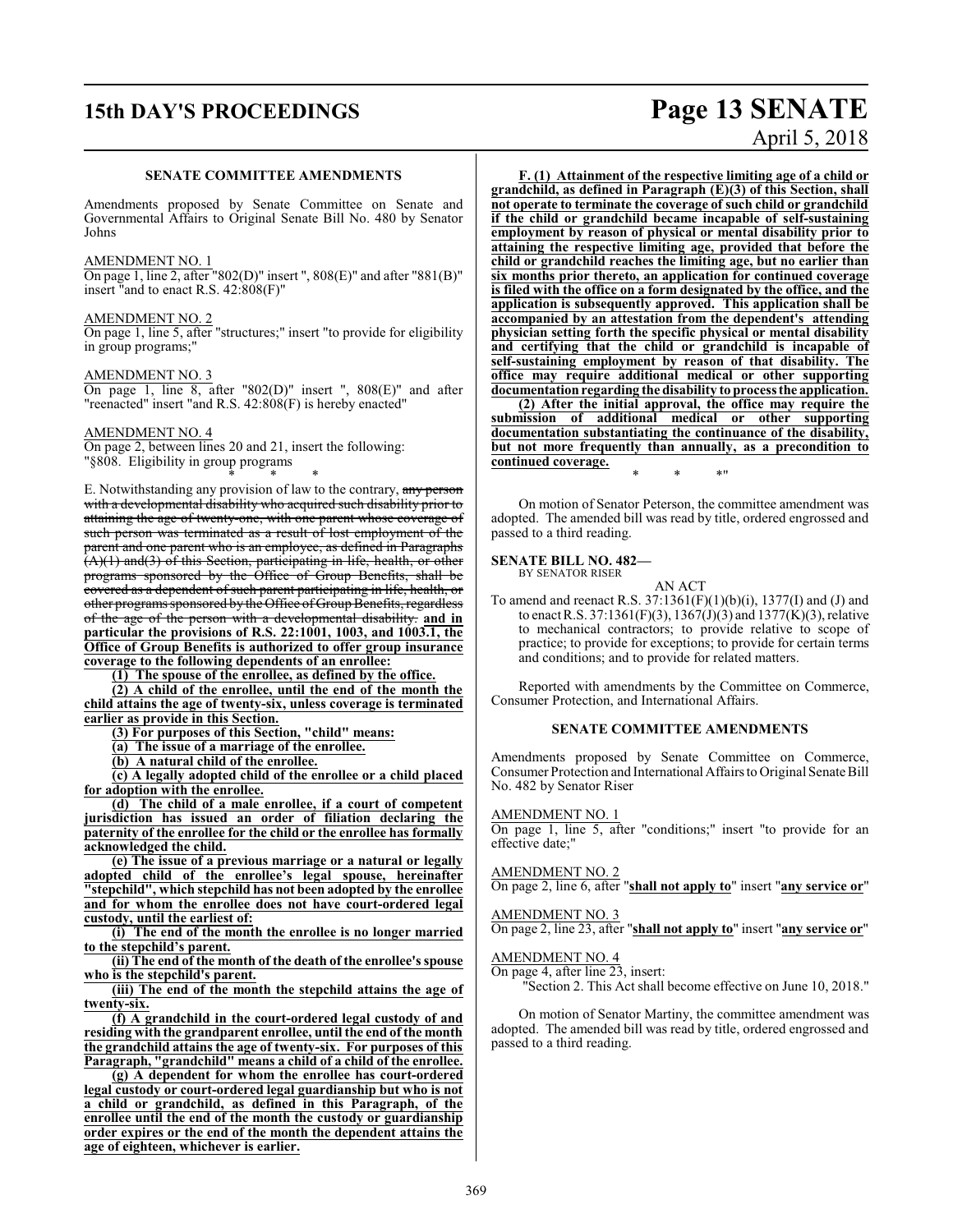## **Page 14 SENATE 15th DAY'S PROCEEDINGS**

April 5, 2018

### **House Bills and Joint Resolutions on Second Reading Reported by Committees**

**HOUSE BILL NO. 524—**

BY REPRESENTATIVES CARPENTER AND MORENO AN ACT

To enact Chapter 6 of Title 42 of the Louisiana Revised Statutes of 1950, to be comprised of R.S. 42:341 through 345, relative to public officers and employees; to provide for policies prohibiting sexual harassment; to provide for training on the prevention of sexual harassment; to provide for annual reports; to provide for definitions; to provide for the duties of certain agency heads; to provide for the duties of the Department of State Civil Service relative thereto; and to provide for related matters.

Reported with amendments by the Committee on Senate and Governmental Affairs.

### **SENATE COMMITTEE AMENDMENTS**

Amendments proposed by Senate Committee on Senate and Governmental Affairs to Reengrossed House Bill No. 524 by Representative Carpenter

### AMENDMENT NO. 1

On page 1, after line 18, insert the following:

"(3) "Complainant" means the public servant who initiates the complaint."

AMENDMENT NO. 2 On page 2, at the beginning of line 1, change  $\degree$ (3) $\degree$  to  $\degree$ (4) $\degree$ 

AMENDMENT NO. 3 On page 2, at the beginning of line 4, change  $(4)$ " to  $(5)$ "

AMENDMENT NO. 4 On page 2, at the beginning of line 5, change " $(5)$ " to " $(6)$ "

AMENDMENT NO. 5

On page 2, at the beginning of line 11, change " $(6)$ " to " $(7)$ "

AMENDMENT NO. 6

On page 2, between lines 11 and 12, insert the following:

"(8) "Respondent"means the person alleged to have violated the agency's policy prohibiting sexual harassment and retaliation.

(9) "Sexual harassment" means unwelcome conduct of a sexual nature that is sufficiently persistent or offensive to unreasonable interfere with an employee's job performance or to create an intimidating, hostile, or offensive working environment. "Sexual harassment" shall include as "unwelcome conduct of a sexual nature" requests for sexual favors and other written, verbal, or physical conduct of a sexual nature when:

(a) Submission to the conduct in made either explicitly or implicitly a term or condition of a individual's employment.

(b) Submission to or rejection of the conduct by an individual is used as the basis for employment decisions affecting the individual.

(c) The conduct has the purpose or effect of unreasonably interfering with an individual's work performance, or creating an intimidating, hostile, or offensive work environment.'

### AMENDMENT NO. 7

On page 2, line 13, after "develop" delete the remainder of the line and insert a comma "," and insert "adopt, and implement a policy to prevent sexual"

### AMENDMENT NO. 8

On page 2, delete lines 16 through 21, and insert the following:

 $\Gamma(1)$  A statement defining sexual harassment as provided in R.S.  $42:34\overline{1(9)}$ .

(2) Examples to illustrate the type of conduct that sexual harassment pursuant to the policy shall encompass. prohibited shall specifically include:

(a) Physical assaults of a sexual nature, such as rape, sexual battery, molestations or attempts to commit the assaults and intentional physical contact that is sexual in nature, such as touching, pinching, patting, grabbing, brushing against an employee's body, or poking an employee's body.

(b) Unwelcome sexual advances, propositions, or other sexual comments, such as sexually oriented gestures, noises, remarks, jokes, or comments about a person's sexuality or sexual experiences.

(c) Preferential treatment or promises of preferential treatment to an employee for submitting to sexual conduct, including soliciting or attempting to solicit any employee or engage in sexual activity for compensation or reward.

(d) Subjecting, or threats of subjecting, an employee to unwelcome sexual attention or conduct or intentionally making performance of the employee's job more difficult because of that employee's sex.

(e) Sexual displays or publications anywhere in the workplace. (3) A clear statement that sexual harassment shall not be tolerated.

### AMENDMENT NO. 9

On page 2, at the beginning of line 22, change "(2)" to "(4)" and change "process" to "procedure"

### AMENDMENT NO. 10

On page 2, at the end of line 24, after "received." insert the following:

"At a minimum, the agency's complaint or grievance procedure shall include:

(a) Time deadlines associated with each step of the process.

(b) A statement that sexual harassment inquiries, complaints, and investigations shall be confidential to the extent possible, revealed only on a need-to-know basis.

(c) An opportunity for the respondent to respond to allegations contained in a complaint on a complaint that the agency decided merits further investigation.

(d) A statement regarding possible remedies and discipline for a finding of a violation of the agency's policy. It shall include that the mandatory minimum disciplinary action for a finding of a violation of the policy by a public servant shall be a written reprimand in the public servant's permanent personnel file with the agency. For a serious violation or for repeat violations, the agency's options for disciplinary action shall include:

(i) For a public employee, termination from employment and reporting of finding to the district attorney or other authorities, as appropriate.

(ii) For an appointed or elected official who is not a legislator, reporting of findings to the Legislature as conduct considered to be malfeasance or gross misconduct while in office as provided in the Louisiana Constitution Article X, Section 24, and reporting to the district attorney or other authorities, as appropriate.

### AMENDMENT NO. 11

On page 2, at the beginning of line 25, change "(3)" to "(5)"

### AMENDMENT NO. 12

On page 3, at the beginning of line 5, after " $\underline{B}$ ." insert " $(1)$ "

### AMENDMENT NO. 13

On page 3, line 7, after "approved" delete the remainder of the line and insert "for this purpose by the Louisiana Department of State Civil Service pursuant to Chapter 17 of this Title."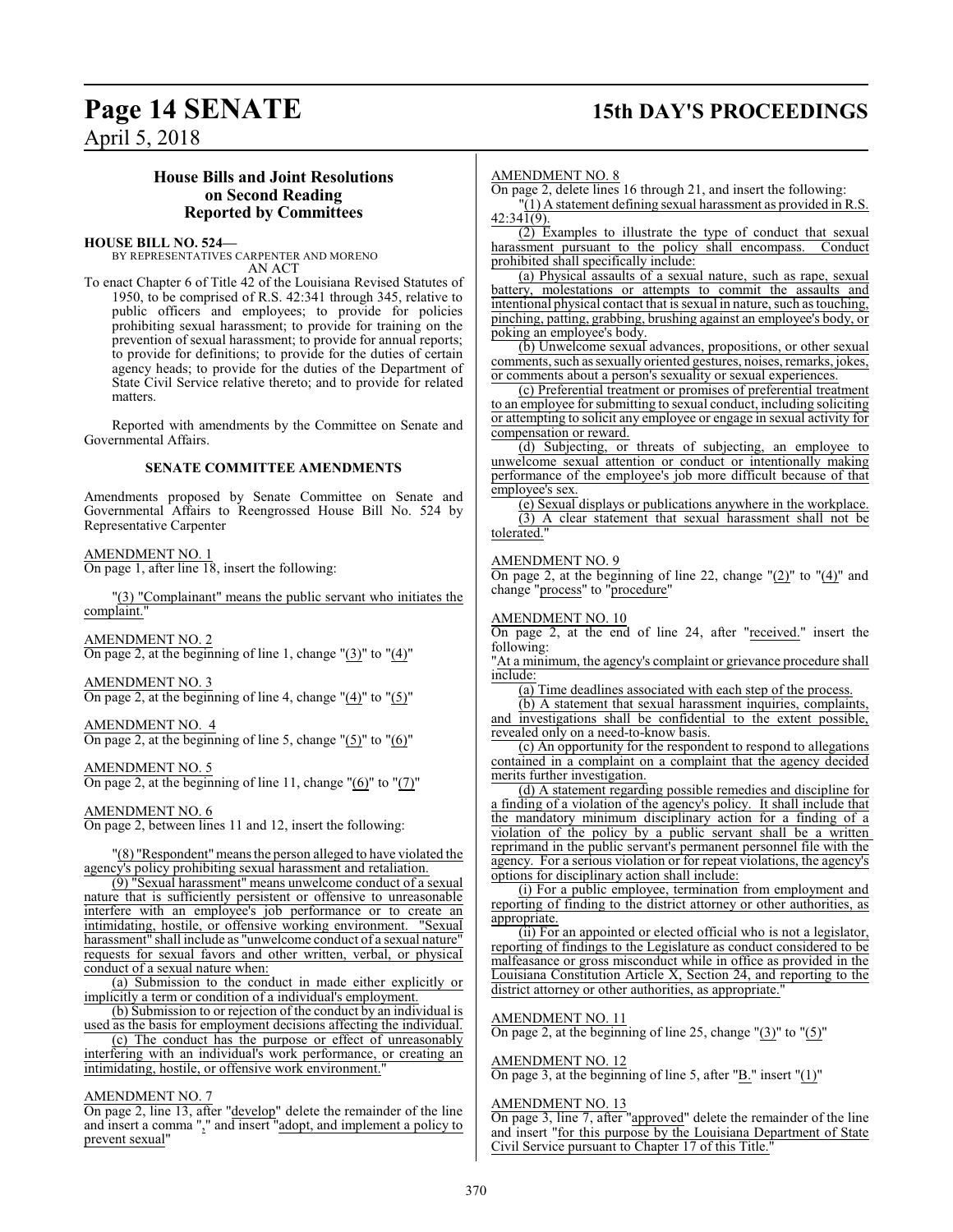## **15th DAY'S PROCEEDINGS Page 15 SENATE**

#### AMENDMENT NO. 14 On page 3, between lines 7 and 8, insert the following: "(2) Nothing in this Chapter shall prohibit an agency head from requiring that the public servants employed by or elected or appoint to his agency receive training additional to that required by Subsection A of this Section, (3) An agency head may institute a policy that provides consequences for public servants employed by or elected or appointed to his agency who do not timely complete the mandatory training." AMENDMENT NO. 15 On page 3, at the beginning of line 20, after " $\underline{A}$ ." insert " $(1)(a)$ " AMENDMENT NO. 16 On page 3, line 22, after "including" delete the remainder of the line and delete lines 23 through 25 and insert a colon ":" and insert the following: "(i) The number and percentage of public servants in his agency who have completed the training requirements. (ii) The number ofsexual harassment complaints received by his agency. (iii) The amount of time taken to resolve each complaint.  $\overline{b}$  (b) Regarding Items (a)(ii) and (a)(iii) of this Paragraph, the report shall not include any information revealing the identity of the complainant or the respondent. (2) The reports required by Subparagraph  $(A)(1)(a)$  of this Section shall be" AMENDMENT NO. 17 On page 3, between lines 27 and 28, insert the following: "(3) Any files or records that reveal the identity of the complainant or the respondent and all information pertaining to the complaint and the investigation shall not be public record." AMENDMENT NO. 18 On page 3, line 29, change "Subsection A" to "Subparagraph  $(A)(1)(a)''$ On motion of Senator Peterson, the committee amendment was adopted. The amended bill was read by title and referred to the Legislative Bureau. **Senate Concurrent Resolutions on Second Reading Reported by Committees SENATE CONCURRENT RESOLUTION NO. 38—** BY SENATOR PETERSON A CONCURRENT RESOLUTION Boudreaux Lambert Price<br>Carter Long Riser Carter Long Riser<br>
Chabert Luneau Tarver Chabert Luneau<br>Claitor Martiny Claitor Martiny Thompson Milkovich Walsworth<br>
Mills Ward **Erdey** Fannin Mizell White Gatti Morrell Morrish Total - 31 **NAYS**  Total - 0 ABSENT Appel Colomb Smith, G.<br>
Barrow Donahue Smith, J. Donahue Smith, J.<br>Perry Bishop Total - 8 The Chair declared the Senate had adopted the Senate Concurrent Resolution and ordered it sent to the House. **Senate Bills and Joint Resolutions on Third Reading and Final Passage Bagneris Rule** the intention of taking them up later, in their regular order. Without objection, so ordered. **SENATE BILL NO. 442—** BY SENATOR MORRELL AN ACT conditions; and to provide for related matters. **Floor Amendments** Senator Martiny proposed the following amendments. **SENATE FLOOR AMENDMENTS**

To create and provide with respect to a special legislative task force to study and make recommendations with respect to preventing sexual harassment in the legislative environment.

Reported favorably by the Committee on Senate and Governmental Affairs.

The resolution was read by title. Senator Peterson moved to adopt the Senate Concurrent Resolution.

### **ROLL CALL**

The roll was called with the following result:

### YEAS

Mr. President Johns Peacock<br>Allain LaFleur Peterson

Peterson

April 5, 2018

Senator Long moved to invoke the rule to temporarily pass over controversial Senate Bills on Third Reading and Final Passage with

To enact Chapter 58 of Title 51 of the Louisiana Revised Statutes of 1950, to be comprised of R.S. 51:3150 and 3152, relative to DNA testing kits; to provide relative to advertisement; to provide relative to notification; to provide for certain terms and

Amendments proposed by Senator Martiny on behalf of the Legislative Bureau to Engrossed Senate Bill No. 442 by Senator Morrell

AMENDMENT NO. 1 On page 1, line 3, change "and" to "through"

AMENDMENT NO. 2 On page 1, line 8, change "and" to "through"

AMENDMENT NO. 3 On page 2, line 4, change "**easy to read**" to "**easy-to-read**"

AMENDMENT NO. 4 On page 2, line 7, change "**besides**" to "**other than**"

AMENDMENT NO. 5 On page 2, line 9, following "**research**" and before "**conducted**" insert "**that may be**"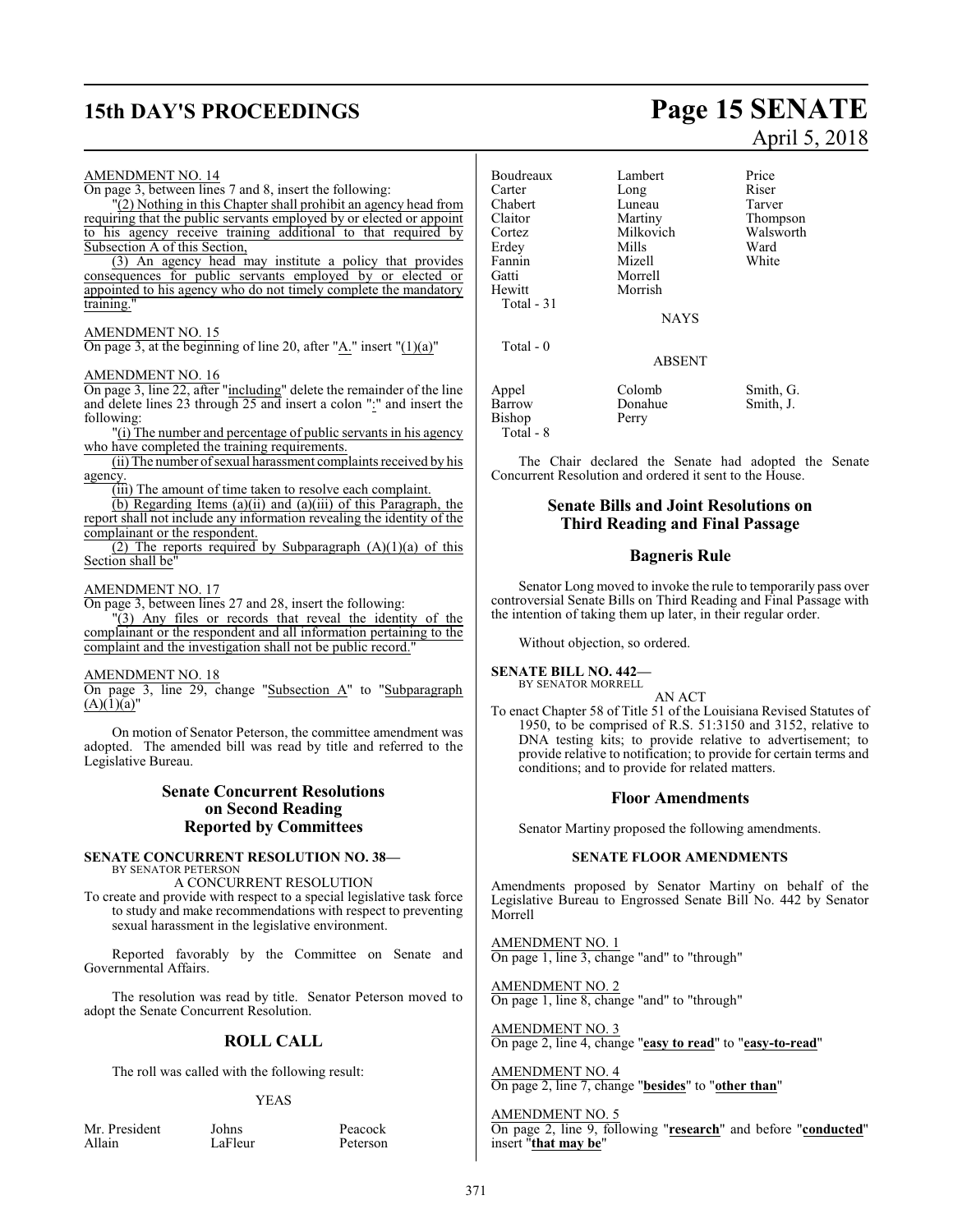AMENDMENT NO. 6 On page 2, line 13, change "**remove**" to "**withdraw**"

AMENDMENT NO. 7 On page 2, line 14, change "**anytime**" to "**any time**"

AMENDMENT NO. 8 On page 2, line 16, following "**lose**" and before "**exclusive**" insert "**the**"

On motion of Senator Martiny, the amendments were adopted.

### **Floor Amendments**

Senator Morrell proposed the following amendments.

### **SENATE FLOOR AMENDMENTS**

Amendments proposed by Senator Morrell to Engrossed Senate Bill No. 442 by Senator Morrell

### AMENDMENT NO. 1

On page 2, after line 23, insert the following: Section 2. This Act shall be known as and may be referred to as the "Henrietta Lacks Act".

On motion of Senator Morrell, the amendments were adopted.

The bill was read by title. Senator Morrell moved the final passage of the amended bill.

### **ROLL CALL**

The roll was called with the following result:

### YEAS

| Mr. President | Hewitt      | Morrish   |
|---------------|-------------|-----------|
| Allain        | Johns       | Peacock   |
| Boudreaux     | Lambert     | Peterson  |
| Carter        | Long        | Price     |
| Chabert       | Luneau      | Riser     |
| Claitor       | Martiny     | Tarver    |
| Cortez        | Milkovich   | Thompson  |
| Erdey         | Mills       | Walsworth |
| Fannin        | Mizell      | Ward      |
| Gatti         | Morrell     | White     |
| Total - 30    |             |           |
|               | <b>NAYS</b> |           |

Total - 0

### ABSENT

| Appel     | Colomb  | Perry     |
|-----------|---------|-----------|
| Barrow    | Donahue | Smith, G. |
| Bishop    | LaFleur | Smith, J. |
| Total - 9 |         |           |

The Chair declared the amended bill was passed, ordered reengrossed and sent to the House. Senator Morrell moved to reconsider the vote by which the bill was passed and laid the motion on the table.

### **SENATE BILL NO. 477— (Substitute of Senate Bill No. 189 by Senator LaFleur)**

BY SENATOR LAFLEUR

AN ACT

To enact R.S. 37:1164(59) and 1226.4; relative to electronic prescribing of noncontrolled legend drugs; to provide for a

### **Page 16 SENATE 15th DAY'S PROCEEDINGS**

definition of chart order; to provide for bidirectional transmission; to provide for authority to the Louisiana State Law Institute to alphabetize the definition list; and to provide for related matters.

The bill was read by title. Senator LaFleur moved the final passage of the bill.

### **ROLL CALL**

The roll was called with the following result:

### YEAS

| Mr. President                    | Hewitt                      | Peterson           |
|----------------------------------|-----------------------------|--------------------|
| Allain                           | Johns                       | Price              |
| Boudreaux                        | LaFleur                     | Riser              |
| Carter                           | Lambert                     | Smith, J.          |
| Chabert                          | Long                        | Tarver             |
| Claitor                          | Milkovich                   | Thompson           |
| Cortez                           | Mills                       | Walsworth          |
| Donahue                          | Mizell                      | Ward               |
| Erdey                            | Morrell                     | White              |
| Fannin                           | Morrish                     |                    |
| Gatti                            | Peacock                     |                    |
| Total $-31$                      |                             |                    |
|                                  | <b>NAYS</b>                 |                    |
| Total $-0$                       |                             |                    |
|                                  | ABSENT                      |                    |
|                                  |                             |                    |
|                                  |                             |                    |
|                                  |                             |                    |
| Appel<br><b>Barrow</b><br>Bishop | Colomb<br>Luneau<br>Martinv | Perry<br>Smith, G. |

The Chair declared the bill was passed and ordered it sent to the House. Senator LaFleur moved to reconsider the vote by which the bill was passed and laid the motion on the table.

**SENATE BILL NO. 81—**

Total - 8

BY SENATOR CLAITOR

AN ACT

To enact R.S. 13:3734(H), relative to coroners; to provide relative to coroners' investigations; to provide relative to certain biological fluids or samples; to provide relative to the release of biological fluids or samples to coroners; to provide relative to custodians of records; to provide relative to liability; to provide for exceptions; and to provide for related matters.

### **Floor Amendments**

Senator Claitor proposed the following amendments.

### **SENATE FLOOR AMENDMENTS**

Amendments proposed by Senator Claitor to Engrossed Senate Bill No. 81 by Senator Claitor

AMENDMENT NO. 1 On page 1, line 14, after "**investigation**" and before the period "**.**" insert the following:

"**the records of which would otherwise be available to the coroner pursuant to Subsection F of this Section**"

### AMENDMENT NO. 2

On page 2, line 1, after "**release of a**" and before "**patient's**" insert "**deceased**"

On motion of Senator Claitor, the amendments were adopted.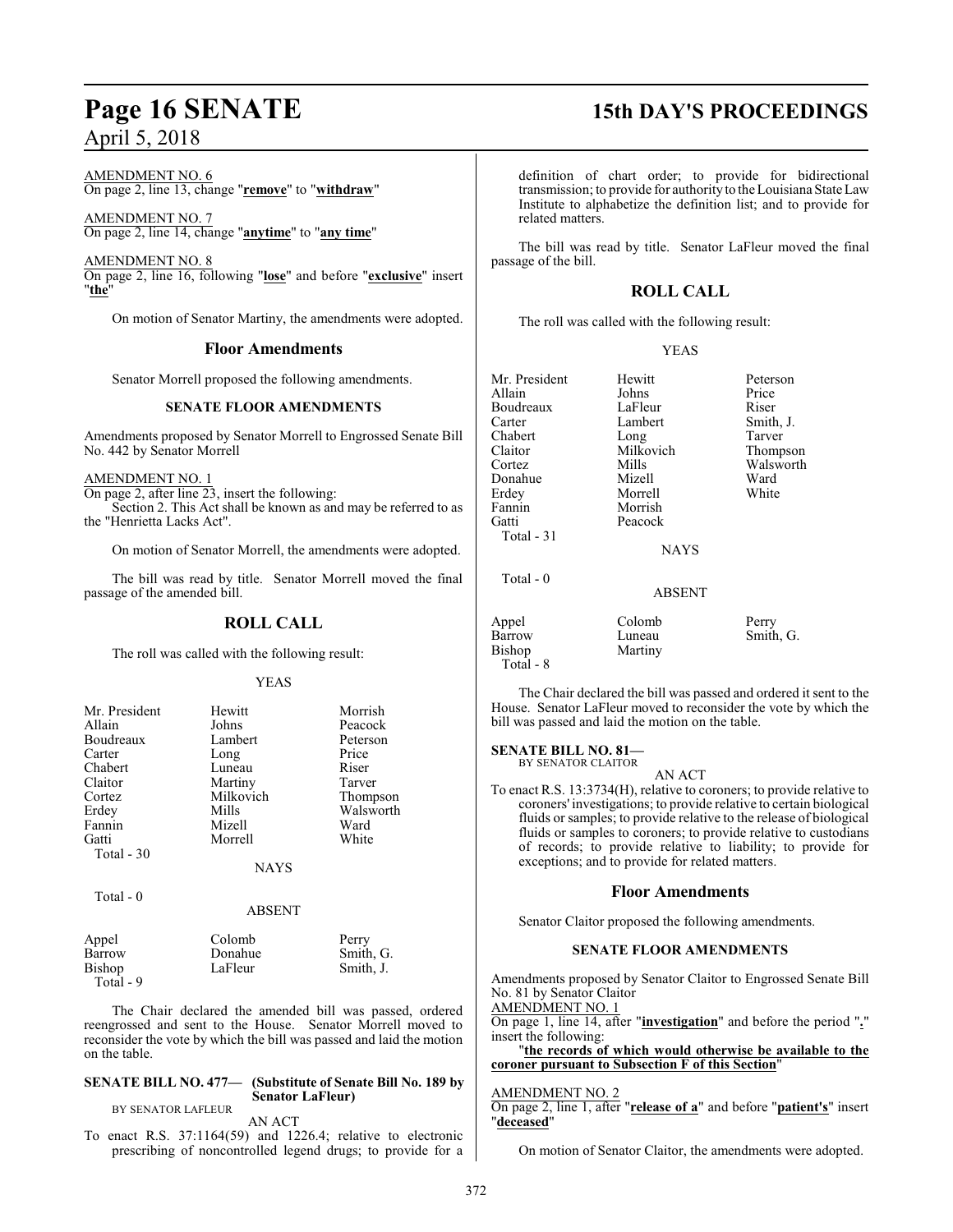The bill was read by title. Senator Claitor moved the final passage of the amended bill.

### **ROLL CALL**

The roll was called with the following result:

### YEAS

| Mr. President | Hewitt      | Morrish   |
|---------------|-------------|-----------|
| Allain        | Johns       | Peacock   |
| Boudreaux     | LaFleur     | Peterson  |
| Carter        | Lambert     | Price     |
| Chabert       | Long        | Riser     |
| Claitor       | Luneau      | Smith, J. |
| Cortez        | Martiny     | Tarver    |
| Donahue       | Milkovich   | Thompson  |
| Erdey         | Mills       | Walsworth |
| Fannin        | Mizell      | Ward      |
| Gatti         | Morrell     | White     |
| Total $-33$   |             |           |
|               | <b>NAYS</b> |           |
|               |             |           |

Total - 0

### ABSENT

| Appel     | Bishop | Perry     |
|-----------|--------|-----------|
| Barrow    | Colomb | Smith, G. |
| Total - 6 |        |           |

The Chair declared the amended bill was passed, ordered reengrossed and sent to the House. Senator Claitor moved to reconsider the vote by which the bill was passed and laid the motion on the table.

### **SENATE BILL NO. 253—** BY SENATOR MILKOVICH

AN ACT

To amend and reenact R.S. 17:2115.11(B), relative to studentinitiated prayer; to authorize school employee participation in student-initiated prayer; to provide for conditions; and to provide for related matters.

The bill was read by title. Senator Milkovich moved the final passage of the bill.

### **ROLL CALL**

The roll was called with the following result:

### YEAS

| Mr. President | Hewitt      | Peterson  |
|---------------|-------------|-----------|
| Allain        | Johns       | Price     |
| Boudreaux     | Lambert     | Riser     |
| Carter        | Long        | Smith, J. |
| Chabert       | Luneau      | Tarver    |
| Claitor       | Milkovich   | Thompson  |
| Cortez        | Mills       | Walsworth |
| Donahue       | Mizell      | Ward      |
| Erdey         | Morrell     | White     |
| Fannin        | Morrish     |           |
| Gatti         | Peacock     |           |
| Total - 31    |             |           |
|               | <b>NAYS</b> |           |
| Total - 0     |             |           |

## **15th DAY'S PROCEEDINGS Page 17 SENATE** April 5, 2018

### ABSENT

| Appel     | Colomb  | Perry     |
|-----------|---------|-----------|
| Barrow    | LaFleur | Smith, G. |
| Bishop    | Martiny |           |
| Total - 8 |         |           |

The Chair declared the bill was passed and ordered it sent to the House. Senator Milkovich moved to reconsider the vote by which the bill was passed and laid the motion on the table.

### **SENATE BILL NO. 308—**

BY SENATOR MIZELL

AN ACT

To enact R.S. 15:587.7, relative to the creation of a volunteer and employee criminal history system; to provide for definitions; to provide for access to state and national criminal history records; to provide for confidentiality; to provide for immunity; to provide for rulemaking; and to provide for related matters.

### **Floor Amendments**

Senator Mizell proposed the following amendments.

### **SENATE FLOOR AMENDMENTS**

Amendments proposed by Senator Mizell to Engrossed Senate Bill No. 308 by Senator Mizell

### AMENDMENT NO. 1

On page 1, line 12, after "**individuals**" insert "**in the absence of specific statutory provisions regarding access to criminal history record information**"

On motion of Senator Mizell, the amendments were adopted.

The bill was read by title. Senator Mizell moved the final passage of the amended bill.

### **ROLL CALL**

The roll was called with the following result:

### YEAS

Tarver Thompson Walsworth<br>Ward

| Mr. President | Gatti         | Peacock   |
|---------------|---------------|-----------|
| Allain        | Hewitt        | Peterson  |
| <b>Bishop</b> | Johns         | Price     |
| Boudreaux     | Lambert       | Riser     |
| Carter        | Long          | Smith, J. |
| Chabert       | Luneau        | Tarver    |
| Claitor       | Milkovich     | Thompson  |
| Cortez        | Mills         | Walswort  |
| Donahue       | Mizell        | Ward      |
| Erdey         | Morrell       | White     |
| Fannin        | Morrish       |           |
| Total - 32    |               |           |
|               | <b>NAYS</b>   |           |
| Total $-0$    |               |           |
|               | <b>ABSENT</b> |           |
| Appel         | LaFleur       | Smith, G. |
| Barrow        | Martiny       |           |
| Colomb        | Perry         |           |

Total - 7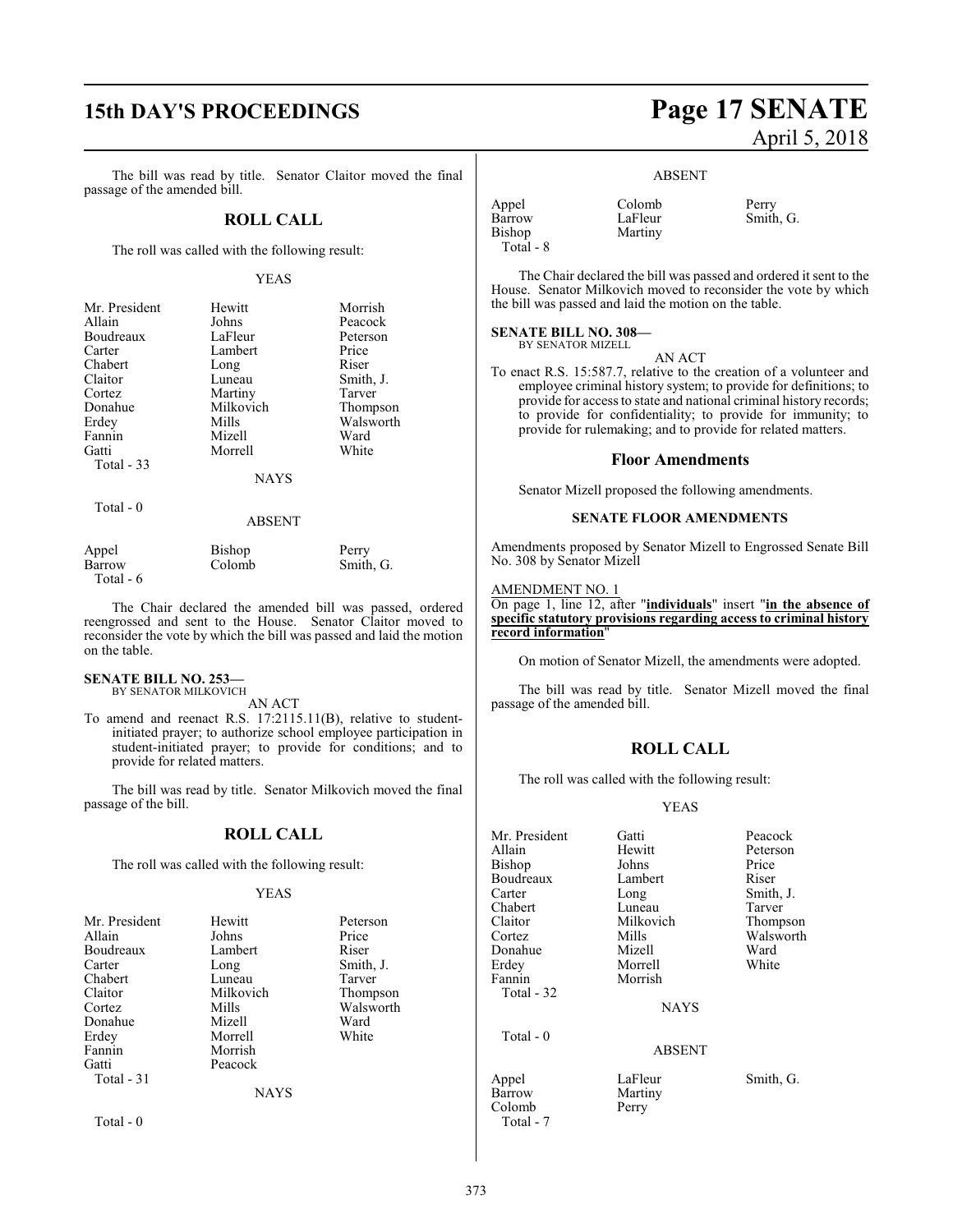## **Page 18 SENATE 15th DAY'S PROCEEDINGS**

The Chair declared the amended bill was passed, ordered reengrossed and sent to the House. Senator Mizell moved to reconsider the vote by which the bill was passed and laid the motion on the table.

#### **SENATE BILL NO. 377—** BY SENATOR ALLAIN

AN ACT

To amend and reenact R.S. 30:21(B)(2)(a) and (b) and to enact R.S. 30:9.3, relative to the office of conservation; to establish procedures for review of future utility of well sites that have been inactive for more than ten years; to provide for procedures, terms, rules, conditions, and requirements; to provide an exception to time requirements; and to provide for related matters.

### **Floor Amendments**

Senator Allain proposed the following amendments.

### **SENATE FLOOR AMENDMENTS**

Amendments proposed by Senator Allain to Engrossed Senate Bill No. 377 by Senator Allain

### AMENDMENT NO. 1

On page 3, line 12, after "**donate**" insert "**or any person on the owner's behalf may donate**"

AMENDMENT NO. 2

On page 4, line 13, after "program." delete the remainder of the line, delete lines 14 through 16, and insert the following:

"**The monies credited to the fund generated from donations shall be used to determine future utility in accordance with the rules and regulations adopted by the commissioner pursuant to R.S. 30:9.3. The monies credited to the fund generated from the annual assessment paid by an operator who chooses not to plug a well classified as inactive shall be used to fund those employees of the department tasked for activities associated with monitoring inactive wells, inspecting inactive wells, determining future utility of inactive wells, ensuring the proper plugging of inactive wells, or preventing inactive wells from being declared orphaned without being covered by financial security or a site-specific trust fund.** Any monies remaining"

On motion of Senator Allain, the amendments were adopted.

### **Floor Amendments**

Senator Allain proposed the following amendments.

### **SENATE FLOOR AMENDMENTS**

Amendments proposed by Senator Allain to Engrossed Senate Bill No. 377 by Senator Allain

### AMENDMENT NO. 1

On page 2, delete lines 18 through 20, and insert the following:

"**(5) Within ten days of a final determination by the office, the office shall submit the operator's written justification and the office's final determination to the owner. If the office determines the well has no future utility, the owner shall have ten days from receipt of the justification and determination to request in writing the well be plugged and abandoned.**

**(6) If the owner requests the well be plugged and abandoned, then within ninety days from the owner request, the operator shall submit a plan to the office to plug and abandon the well.**"

AMENDMENT NO. 2 On page 2, line 21, change "**(6)**" to "**(7)**"

AMENDMENT NO. 3 On page 2, line 24, change "**(7)**" to "**(8)**"

AMENDMENT NO. 4 On page 2, line 27, change "**(8)**" to "**(9)**"

### AMENDMENT NO. 5

On page 3, between lines 15 and 16, insert the following:

"**D. The provisions of this Section shall not preclude an operator from pursuing a contractual claim for reimbursement of costs of the plugging and abandonment of the well from any owner as defined in R.S. 30:3.**"

### AMENDMENT NO. 6

On page 3, line 16, change "**D.**" to "**E.**"

On motion of Senator Allain, the amendments were adopted.

The bill was read by title. Senator Allain moved the final passage of the amended bill.

### **ROLL CALL**

The roll was called with the following result:

### YEAS

| Mr. President          | Gatti              | Peacock   |
|------------------------|--------------------|-----------|
| Allain                 | Hewitt             | Peterson  |
| <b>Bishop</b>          | Johns              | Price     |
| Boudreaux              | Lambert            | Riser     |
| Carter                 | Long               | Smith, J. |
| Chabert                | Luneau             | Tarver    |
| Claitor                | Milkovich          | Thompson  |
| Cortez                 | Mills              | Walsworth |
| Donahue                | Mizell             | Ward      |
| Erdey                  | Morrell            | White     |
| Fannin                 | Morrish            |           |
| Total - 32             |                    |           |
|                        | <b>NAYS</b>        |           |
| Total - 0              |                    |           |
|                        | ABSENT             |           |
| Appel<br><b>Barrow</b> | LaFleur<br>Martiny | Smith, G. |
| Colomb                 | Perry              |           |

The Chair declared the amended bill was passed, ordered reengrossed and sent to the House. Senator Allain moved to reconsider the vote by which the bill was passed and laid the motion on the table.

### **SENATE BILL NO. 168—**

Colomb Total - 7

> BY SENATOR THOMPSON AN ACT

To amend and reenact the introductory paragraph of R.S. 44:3(A), relative to public records; to exempt certain records of the Department of Agriculture and Forestry from the Public Records Law; and to provide for related matters.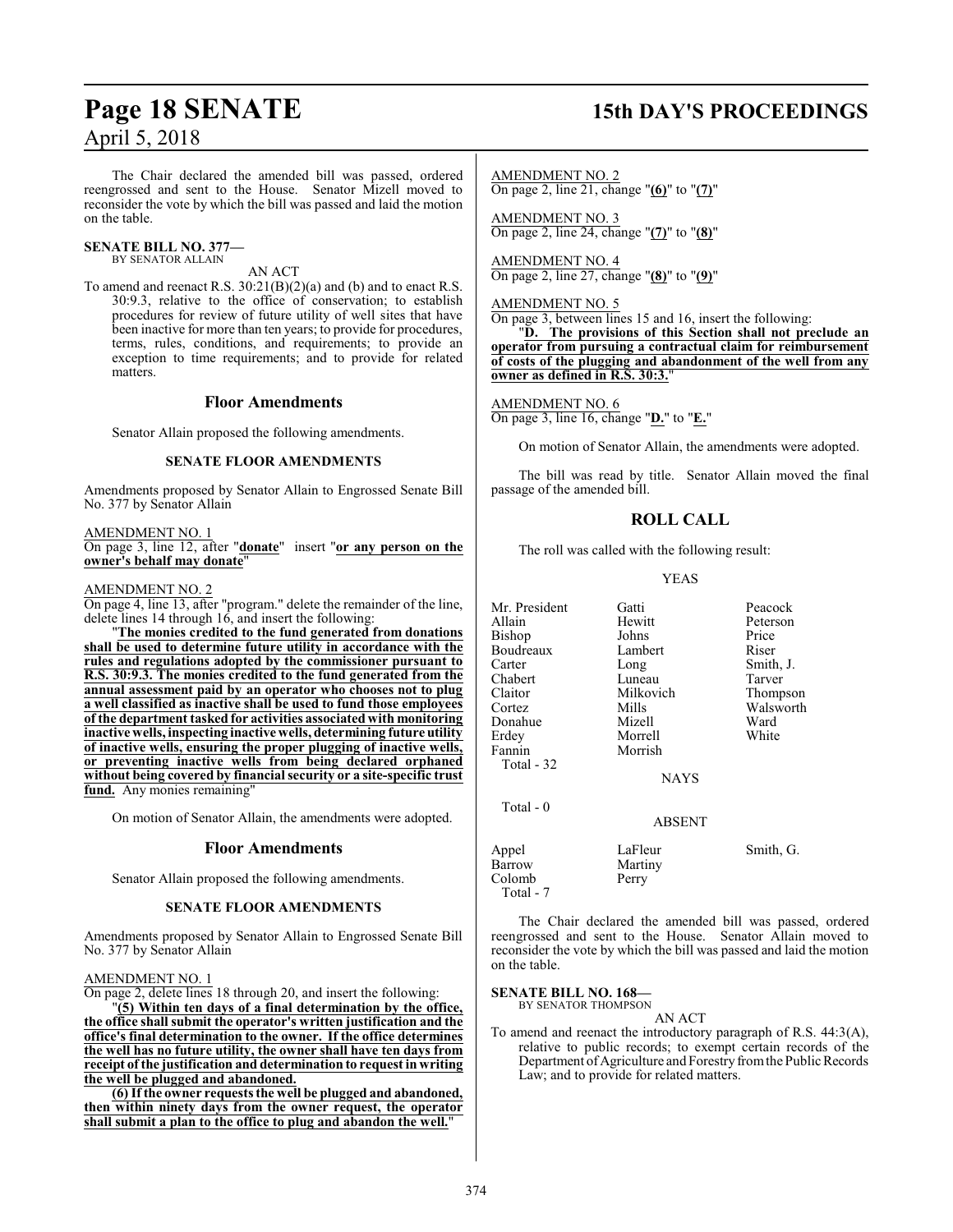## **15th DAY'S PROCEEDINGS Page 19 SENATE**

### **Floor Amendments**

Senator Martiny proposed the following amendments.

### **SENATE FLOOR AMENDMENTS**

Amendments proposed by Senator Martiny on behalf of the Legislative Bureau to Engrossed Senate Bill No. 168 by Senator Thompson

AMENDMENT NO. 1 On page 1, line 2, change "amend and reenact the introductory paragraph of R.S.  $44:3(A)$ " to "enact R.S.  $44:3.5$ "

AMENDMENT NO. 2 On page 1, line 11, change "**ForestryOfficers**" to "**forestry officers**"

AMENDMENT NO. 3 On page 1, line 11, change "**Livestock Brand Inspectors**" to "**livestock brand inspectors**"

On motion of Senator Martiny, the amendments were adopted.

On motion of Senator Thompson, the amended bill was read by title and returned to its regular order on Third Reading and Final Passage.

#### **SENATE BILL NO. 380—** BY SENATOR BISHOP

AN ACT

To amend and reenact R.S. 17:5002(E)(2) and the introductory paragraph of 5025, and to enact R.S. 17:5002(H), 5024(A)(1)(e) and  $(B)(1)(e)$ ,  $5026.1$ , and  $5042.1$ , relative to the Taylor Opportunity Program for Students; to create a new program award; to provide for initial award eligibility and continuation requirements; to provide relative to award amount; and to provide for related matters.

### **Floor Amendments**

Senator Martiny proposed the following amendments.

### **SENATE FLOOR AMENDMENTS**

Amendments proposed by Senator Martiny on behalf of the Legislative Bureau to Engrossed Senate Bill No. 380 by Senator Bishop

### AMENDMENT NO. 1

On page 4, line 14, change "**is**" to "**shall be**"

On motion of Senator Martiny, the amendments were adopted.

On motion of Senator Bishop, the amended bill was read by title and returned to its regular order on Third Reading and Final Passage.

### **Rules Suspended**

Senator Riser asked for and obtained a suspension of the rules to revert to the Morning Hour.

### **Introduction of Senate Resolutions**

### **SENATE RESOLUTION NO. 75—**

BY SENATOR MILLS A RESOLUTION

To commend the Louisiana Physical Therapy Association for its outstanding achievements and to recognize April 10, 2018, as Louisiana Physical Therapy Association Day.

April 5, 2018

The resolution was read by title and placed on the Calendar for a second reading.

### **Introduction of Senate Concurrent Resolutions**

#### **SENATE CONCURRENT RESOLUTION NO. 60—** BY SENATORS WARD AND PRICE

A CONCURRENT RESOLUTION To express the sincere condolences of the Legislature of Louisiana upon the death of Charles Rodney "Rod" Prejean Sr.

The resolution was read by title and placed on the Calendar for a second reading.

### **Privileged Report of the Committee on Senate and Governmental Affairs**

### **ENROLLMENTS**

Senator Peterson, Chairman on behalf of the Committee on Senate and Governmental Affairs, submitted the following report:

### April 5, 2018

To the President and Members of the Senate:

I am directed by your Committee on Senate and Governmental Affairs to submit the following report:

The following Senate Concurrent Resolutions have been properly enrolled:

**SENATE CONCURRENT RESOLUTION NO. 51—**<br>BY SENATORS WALSWORTH, ALARIO, ALLAIN, APPEL, BARROW, BISHOP, BOUDREAUX, CARTER, CHATOR, COLOMB, CORTEZ, DONAHUE, ERDEY, FANNIN, GATTI, HEWITT, JOHNS, LAFLEUR, LAMBERT, LONG, LUNEAU, COUSSAN, COX, CREWS, CROMER, DANAHAY, DAVIS, DEVILLIER,<br>DWIGHT, EDMONDS, EMERSON, FALCONER, FOIL, FRANKLIN,<br>GAINES, GAROFALO, GISCLAIR, GLOVER, GUINN, HALL, JIMMY HARRIS, LANCE HARRIS, HAVARD, HAZEL, HENRY, HENSGENS,<br>HILFERTY,HILL,HODGES,HOFFMANN,HOLLIS,HORTON,HOWARD,<br>HUNTER, HILL,HODGES,HOFFMANN,HOLLIS,HORTON,HOWARD,<br>JOHNSON, JONES, JORDAN, NANCY LANDRY, TERRY LANDRY,<br>LEBAS, LEGER, STAGNI, STEFANSKI, STOKES, TALBOT, THIBAUT, THOMAS, WHITE, WRIGHT AND ZERINGUE

### A CONCURRENT RESOLUTION

To commend Quentin D. Dastugue upon his induction into the Louisiana Political Museum and Hall of Fame.

### **SENATE CONCURRENT RESOLUTION NO. 52—**

BY SENATOR THOMPSON AND REPRESENTATIVE CROMER A CONCURRENT RESOLUTION

To commend NASA's Michoud Assembly Facility on being awarded the "Certified Louisiana" logo by the Department of Agriculture and Forestry.